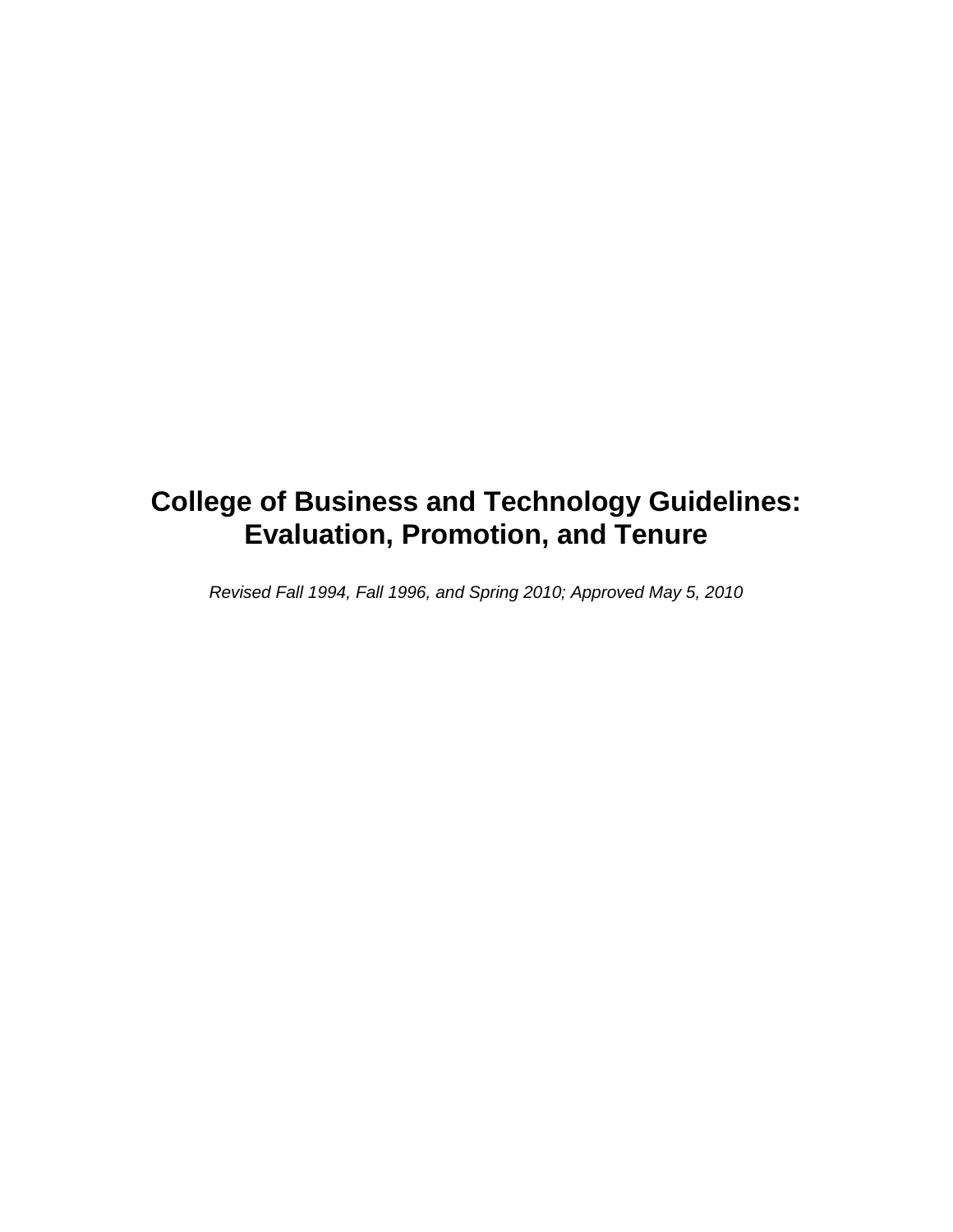

# **College of Business and Technology Guidelines: Evaluation, Promotion, and Tenure**

*Based on UNK Guidelines: Evaluation, Promotion, and Tenure Approved October 2008- Revised Fall 1994, Fall 1996, and Spring 2010; Approved May 5, 2010. These Guidelines replace and supersede all previous policies of the College of Business and Technology addressing evaluation, promotion, and tenure.*

### **Table of Contents**

| VII. Promotion of Lecturers (Special Appointments - non-tenure track) to Senior Lecturer 18 |
|---------------------------------------------------------------------------------------------|
|                                                                                             |
|                                                                                             |
|                                                                                             |
|                                                                                             |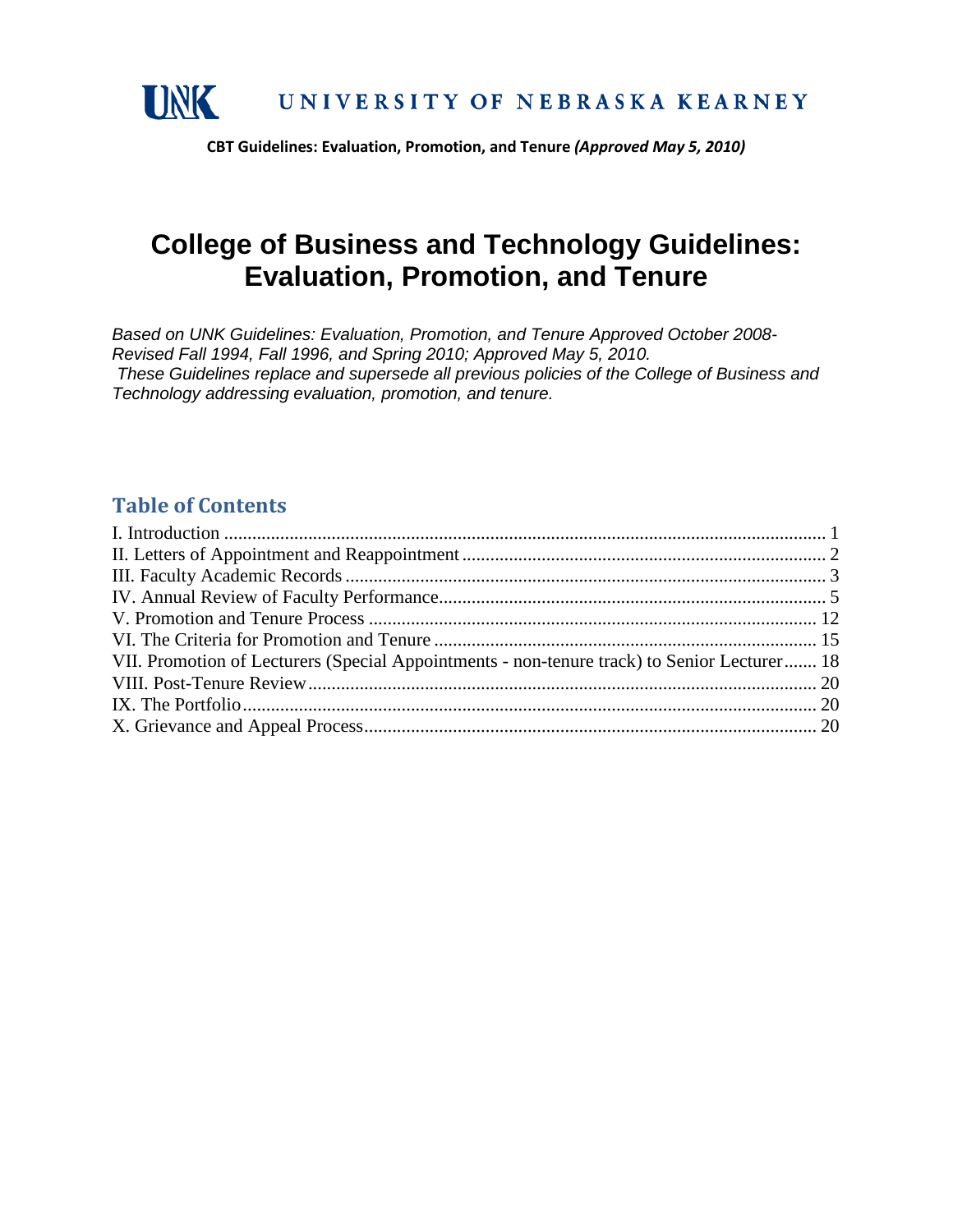

*Based on UNK Guidelines: Evaluation, Promotion, and Tenure Approved October 2008- Revised Fall 1994, Fall 1996, Spring 2010; Approved May 5, 2010. These Guidelines replace and supersede all previous policies of the College of Business and Technology addressing evaluation, promotion, and continuous appointment (tenure).*

### <span id="page-2-0"></span>**I. Introduction**

These guidelines are based on the campus-wide guidelines for Evaluation, Promotion, and Tenure<sup>[1](#page-2-1)</sup>. The term "tenure," as used in these guidelines, is synonymous with the term "continuous appointment" in *Regent Bylaws*. These guidelines are subject to the Collective Bargaining Agreement between the Board of Regents and the University of Nebraska at Kearney Education Association.

Just as these University of Nebraska at Kearney Guidelines incorporate and complement the *Bylaws of the Board of Regents of the University of Nebraska*, these guidelines complement the University of Nebraska-Kearney guidelines on Evaluation, Promotion, and Tenure and therefore shall be read and implemented in conjunction with UNK Guidelines: Evaluation, Promotion, and Tenure. These guidelines are more detailed and specific, where necessary, than UNK guidelines. These College Guidelines conform to Regent Policy, and are approved by the College faculty, the College Dean, the Senior Vice Chancellor for Academic and Student Affairs, and the Chancellor. These guidelines are subject to the Collective Bargaining Agreement. These approved CBT Guidelines are distributed to all College faculty and to new faculty as they are appointed.

In like manner, individual departments will develop appropriate and complementary documents or addenda to these College Guidelines to accommodate discipline specific professional practices and expectations. All Department Guidelines must conform to these College Guidelines, and must be approved by the affected faculty, the College Academic Affairs committee<sup>[2](#page-2-2)</sup>, the College Dean, the Senior Vice Chancellor for Academic and Student Affairs, and the Chancellor. The departmental guidelines are subject to the Collective Bargaining Agreement. Department Guidelines must be distributed to faculty when the guidelines are approved and to new faculty as they are appointed.

- A. The purpose of evaluating, promoting, and granting tenure to faculty in the College of Business and Technology of the University of Nebraska at Kearney is the continuous development of university-level faculty members involved in teaching, scholarship, and service.
- B. Teaching includes preparation, instruction, mentoring, and assessment. Teaching excellence is the primary responsibility of teaching faculty members. Non-teaching faculty are evaluated for excellence in their primary area of responsibility.

<span id="page-2-2"></span><span id="page-2-1"></span><sup>&</sup>lt;sup>1</sup> UNK Guidelines: Evaluation, Promotion, and Tenure of the University of Nebraska-Kearney (Approved October 2008)<br><sup>2</sup> The role of the committee is to ensure that all promotion and tenure guidelines are followed, and to on the overall contribution of the faculty member to the College, the University, and the community.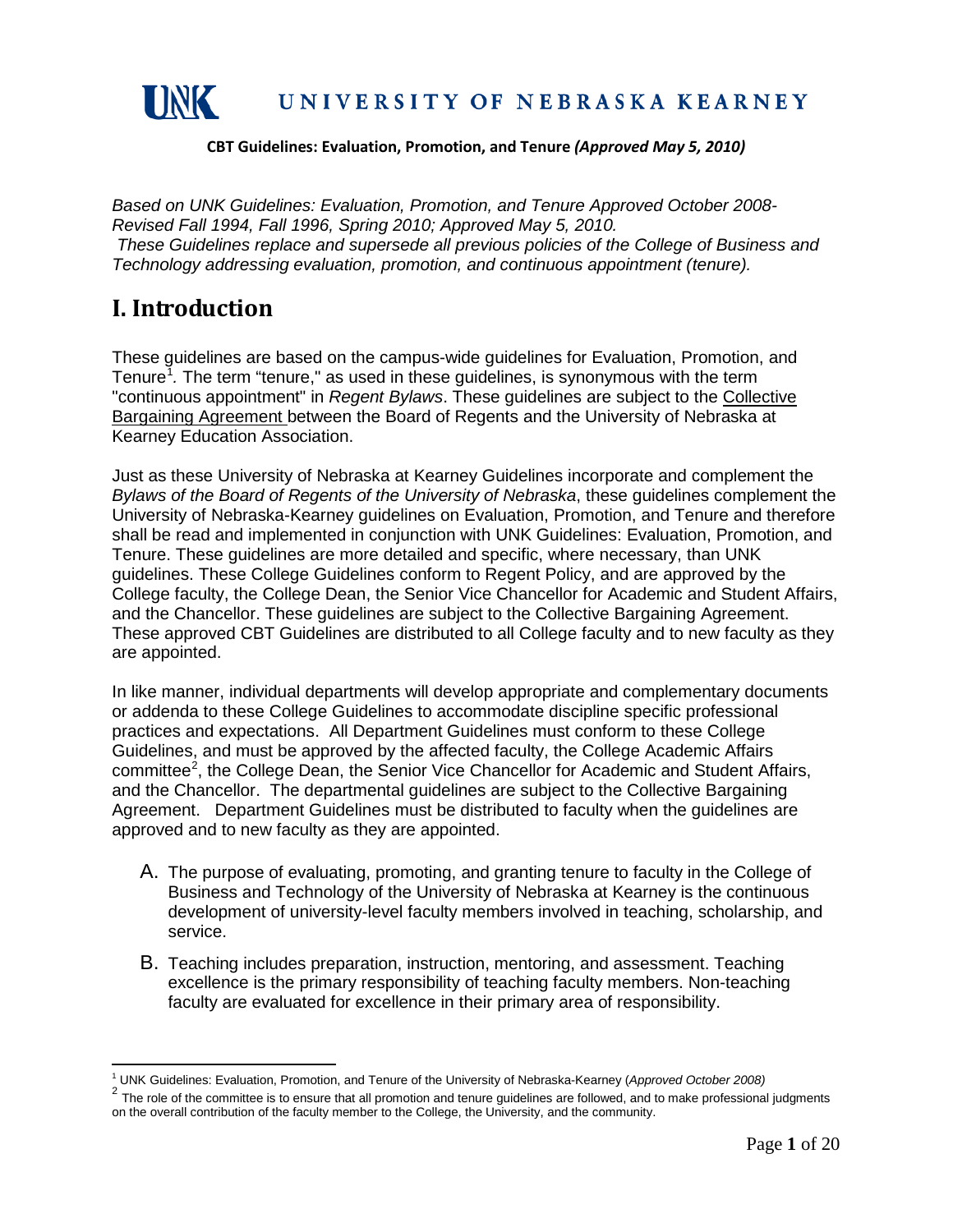

- C. All faculty members are expected to demonstrate activities that maintain the currency and relevancy of their instruction. Faculty members can maintain currency and relevancy through a variety of efforts including scholarship, professional development, and current professional experience.
- D. Scholarship, consisting of research and creativity activity, is expected of all faculty. Scholarship includes the advancement, integration, application, and representation of knowledge (refer to Appendix A of [UNK Guidelines: Evaluation, Promotion, and](http://www.unk.edu/academic_affairs/_files/faculty_handbook/rt-appendix-a.pdf) [Tenure](http://www.unk.edu/uploadedFiles/academicaffairs/facultyhandbook/FacultyPolicies/RT%20Appendix%20A.pdf)<sup>[3](#page-3-1)</sup>), and is inherent in excellent teaching.
	- 1. Research is expected to lead to the advancement of knowledge and result in peer-reviewed publications or equivalent demonstrations.
	- 2. Juried creative activity is recognized as the equivalent of peer-reviewed publications.
- E. Service to the University and the larger communities encompassing the University is expected of the faculty.
- F. Evaluation of faculty members will take into consideration workload allocations among teaching, scholarship, and service.
- G. Nothing in this document is intended to contradict "UNK Guidelines: Evaluation, Promotion, and Tenure" established for the campus and approved by the campus-wide faculty in October 2008.

## <span id="page-3-0"></span>**II. Letters of Appointment and Reappointment**

- A. Letters of Appointment and Reappointment must conform to UNK Guidelines: Evaluation, Promotion, and Tenure.
- B. Faculty holding an "Appointment for a Specific Term" will be considered for reappointment as described below.
	- Regent Bylaws, Section 4.4.2, sets standards for notification of probationary faculty of possible nonreappointment. First-year faculty who hold an "Appointment for a Specific Term" (tenure-track faculty in the probationary period) must be notified of the University's reappointment decision not later than March 1 of the first year of service, or three months before contract expiration. For such faculty in their second year, notification must be made by December 15, or six months before contract expiration. For probationary faculty reappointed as of December 15 in their second year or such faculty in their third or subsequent

<sup>3</sup>

<span id="page-3-1"></span>http://www.unk.edu/uploadedFiles/academicaffairs/facultyhandbook/FacultyPolicies/RT%20Appendix%20 A.pdf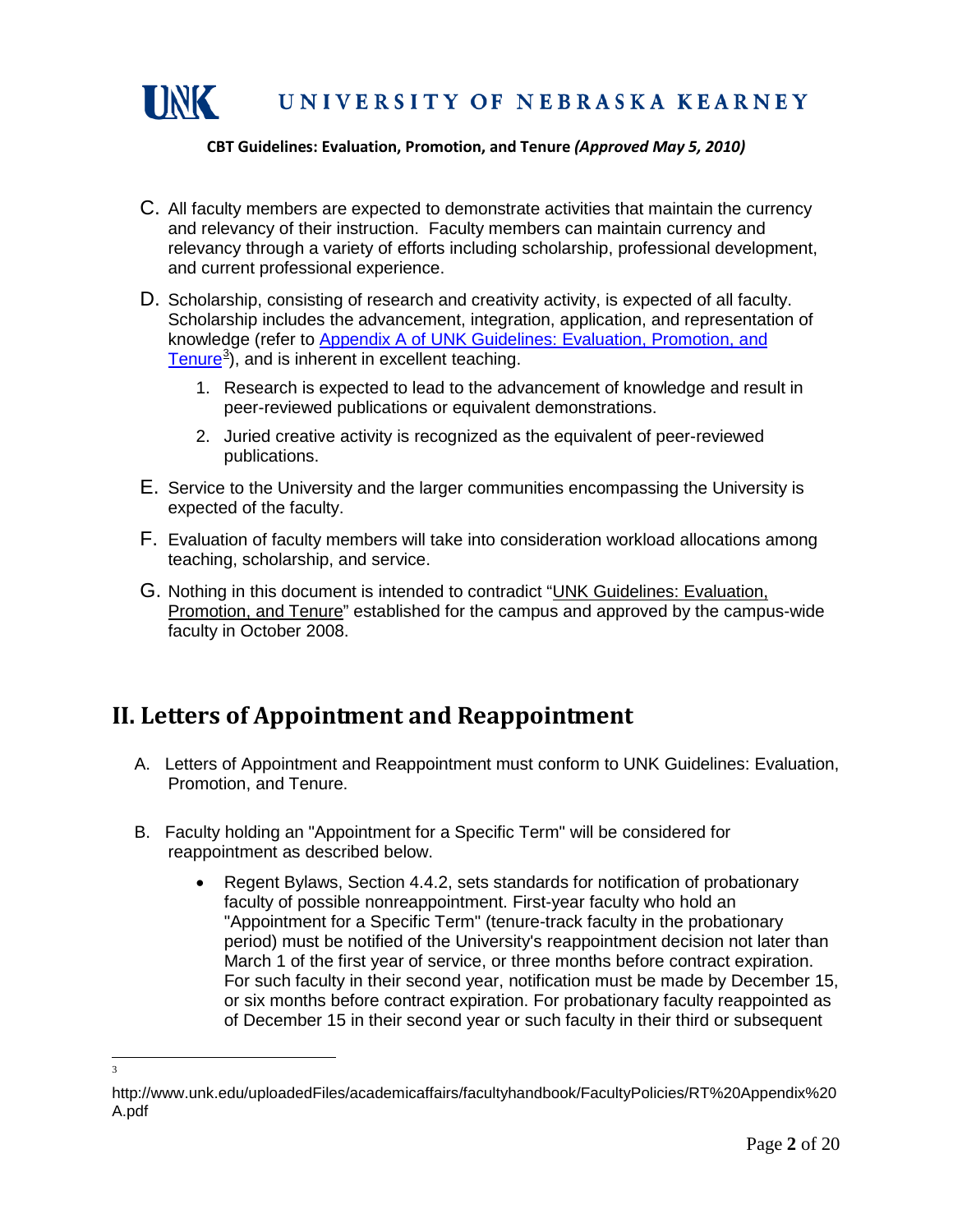

year, notification of the reappointment decision must be made one year before contract expiration (June 1). In the event of failure to meet a notification deadline, the College obliges itself to contract with the faculty member for an additional academic year of service as an "Appointment for a Specific Term."

- The Dean of the College of the faculty member must make a reappointment recommendation in writing to the Senior Vice Chancellor for Academic and Student Affairs (SVCASA) by February 15 of the first year of service, by December 1 of the second year, and by May 1 for a reappointed second year or longer-serving probationary faculty member. The Dean's recommendation should note positive and/or negative aspects of the appraisal of the person's performance as a faculty member, as the Dean has learned them from the documentation available to him or her, and should be copied to the faculty member.
- The appraisal will include the Annual Review of Faculty Performance, which must include a summary of both student and peer evaluations, as outlined below. Because the Dean relies on the Annual Review of Faculty Performance to be the primary means of assessing the faculty member for reappointment, this review would have to be completed by February 1 of the first year, November 15 of the second year, and April 15 of a reappointed second year or longer-serving faculty member. The documentation to the Dean and to the SVCASA by the Dean must include an updated curriculum vitae prepared by the faculty member. The Dean must convey in person to the faculty member the substance of his or her recommendation to the SVCASA not later than one month after transmittal of the recommendation, and the Dean shall make a note of this conversation in the Cumulative Faculty Academic Record and the Department Faculty Academic Record (refer to Section III of UNK Guidelines: Evaluation, Promotion, and Tenure: Faculty Records) of the faculty member.
	- a. Faculty holding "Special Appointment" are considered for reappointment as described below. All appointments to faculty positions that are not "Appointments for a Specific Term", or "Continuous Appointment" are "Special Appointments," as outlined in *Regent Bylaws, Section 4.4.1*. Deans of Colleges should n*otify the SVCASA with reappoin*tment r*ecommendations for all faculty* for special appointment of 0.5 FTE or greater by May 1 of each year. Recommendations will include any relevant plans to continue or discontinue the position, redefine it, or convert it to a tenure line. When circumstances require, the services of Special Appointment faculty may be arranged for after May 1 if a Dean so recommends and the SVCASA approves.

## <span id="page-4-0"></span>**III. Faculty Academic Records**

The College will follow UNK Guidelines: Evaluation, Promotion, and Tenure in maintenance of Faculty Academic Records.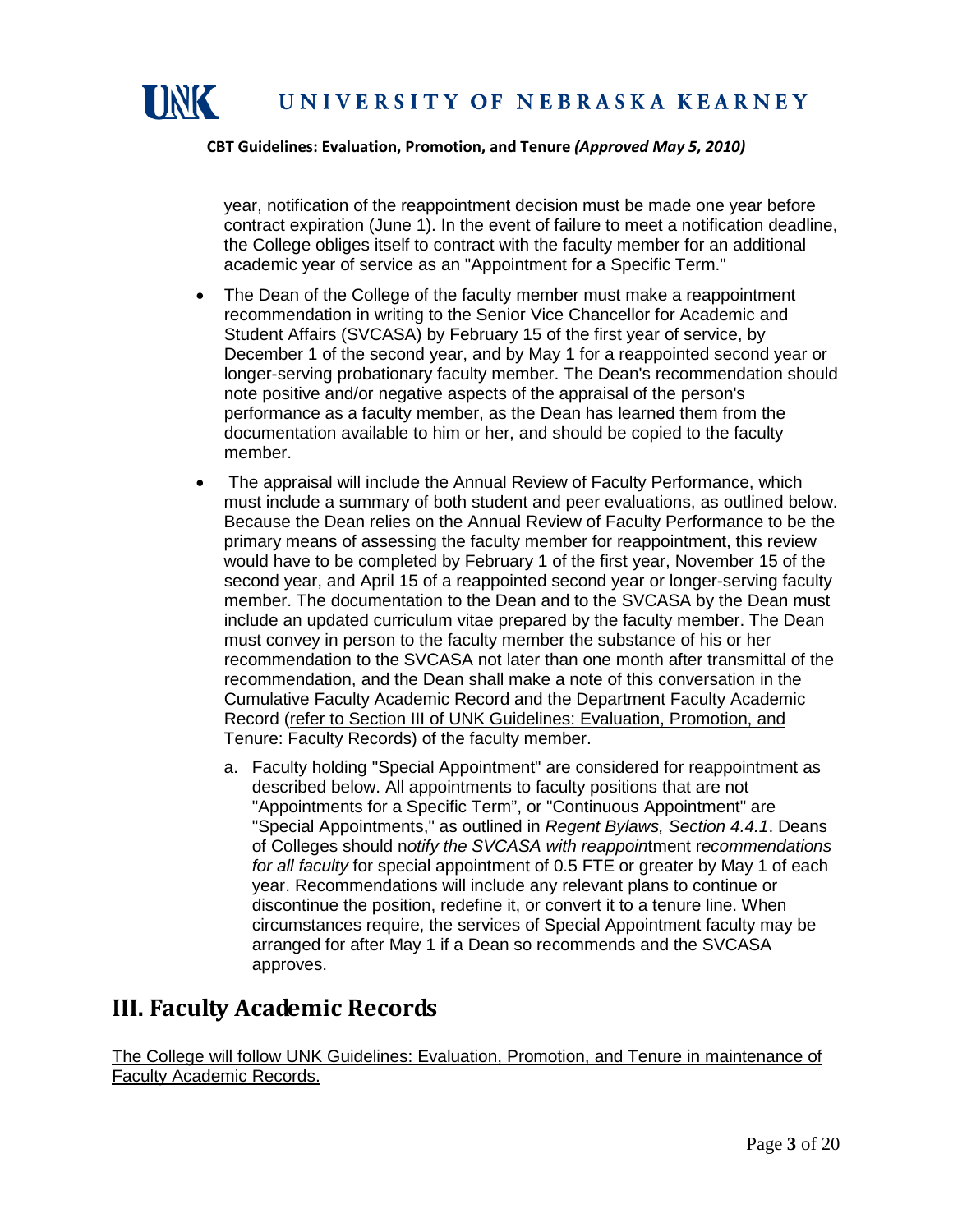

Faculty members are encouraged to provide relevant materials in digital format for the Department, College, and Cumulative Faculty Academic Records using an approved online information management system used by the College. Faculty members shall have access to these Records and may add written responses to anything included in these Records. Written responses to Annual Reviews should be copied to both Department and College (Cumulative) Records.

Documents of an evaluative nature addressing the Faculty Member's performance, employment status, or academic assignment must be copied to the Faculty Member prior to being placed in a Faculty Academic Record.

- A. **Department Faculty Academic Record** is kept for each faculty member and includes any information relative to teaching assignment/area of expertise, student evaluation, peer review, annual evaluation, temporary absence/sick leave, and copies of Chair correspondence relative to the faculty member. The Record may have copies of pertinent materials from the Cumulative Faculty Record. The Department Record may include evidence of scholarship, service in and out of the institution, and teaching effectiveness. Written annual reviews are included in this Record and other pertinent materials may be added to this Record by the Department Chair or Dean with the faculty member's knowledge. The Department Faculty Academic Record is generally more comprehensive than the Records at either the Dean or SVCASA levels. For this reason, materials accrued in the Department Record will be used in determining reappointment, promotion and tenure, and will be used in the post-tenure review process. In cases where, because of organizational structure, a Department Record is not kept, the Record will be the Cumulative Faculty Academic Record in the Dean's Office.
- B. The **Cumulative Faculty Academic Record** is maintained in the Dean's Office and is the official Academic Record for a Faculty Member. This Record includes the following:
	- 1. Copies of transcripts (baccalaureate through terminal degree)
	- 2. Correspondence relating to initial hiring (cover letter, resume/c.v., reference letters, departmental recommendations)
	- 3. Initial appointment letter or other documentation of hiring date
	- 4. Special conditions/agreements entered at time of initial appointment (tenure, early tenure, chair/director, other special conditions of employment)
	- 5. Tenure Notify Date/Date of Tenure Award
	- 6. Date of promotions
	- 7. Contract copies or salary notations
	- 8. Annual Reviews of Faculty Performance
	- 9. Scholarly/Service Activities Records
	- 10. Honors and Awards/grants/fellowships
	- 11. Letters of recognition/reprimand/memoranda to the file related to performance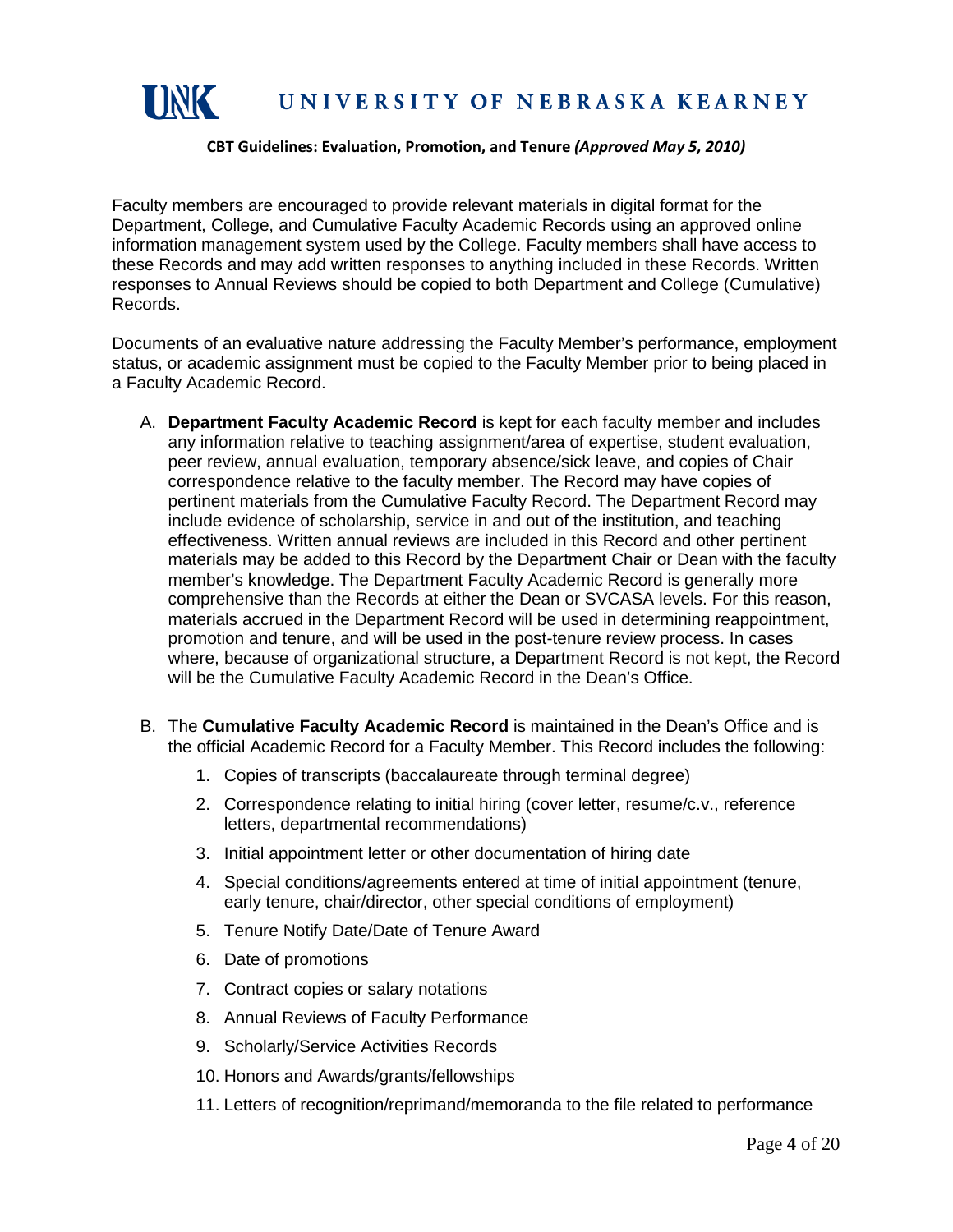

- 12. Copies of correspondence from the Dean relative to the faculty member
- 13. Curriculum Vitae
- 14. Current Year sick leave/absence forms
- 15. Other relevant information
- 16. Faculty response to any of the above
- C. The Office of the **Senior Vice Chancellor for Academic and Student Affairs** has Faculty Academic Records to meet the requirements of academic audit/accreditation. Included in this Record are official transcripts, copies of contracts or other salary notations, date of appointment, tenure notification date, tenure award, and promotion.
- D. Access to the Faculty Academic Records is restricted to the faculty member, his or her agent, and authorized administrators. Faculty members have access to their Record during normal business hours and may request copies of materials therein. Faculty members may not remove their Record from the room in which it is kept.
- E. Faculty members may enter a statement to their Official Academic Record (or any other Record) which they believe clarifies, corrects, or refutes material therein. Such a statement will be attached to relevant documents in the Record. They may also place in their Records materials documenting academic qualifications, teaching, research, scholarship, and service.
- F. Faculty Academic Records may be purged of obsolete, unfounded, or inappropriate materials: (1) on written request from the faculty member and agreed to by the administration, or (2) by periodic administrative purge of files, in which case the materials are returned to the faculty member.

### <span id="page-6-0"></span>**IV. Annual Review of Faculty Performance**

The primary purpose of the annual review is to provide faculty members with a written record of accomplishments and expectations, an ongoing critique of strengths and weaknesses, and direction for the faculty member in his or her development as a contributing member of the academic community.

For probationary faculty (those on tenure track, but not yet tenured), the annual evaluation communicates areas of progress and strength, and alerts the faculty member to performance deficiencies at the earliest possible time. Any concerns held by the Department Chair or Dean regarding the faculty member's performance should be clearly stated in the written evaluation. The review will make specific recommendations for self-improvement and professional development which will enhance the faculty member's chances of eventually achieving tenure and promotion. Annual evaluations should apprise probationary faculty members of performance deficiencies in time for them to take corrective actions. To this end, Annual Reviews for all faculty must be completed by May 1.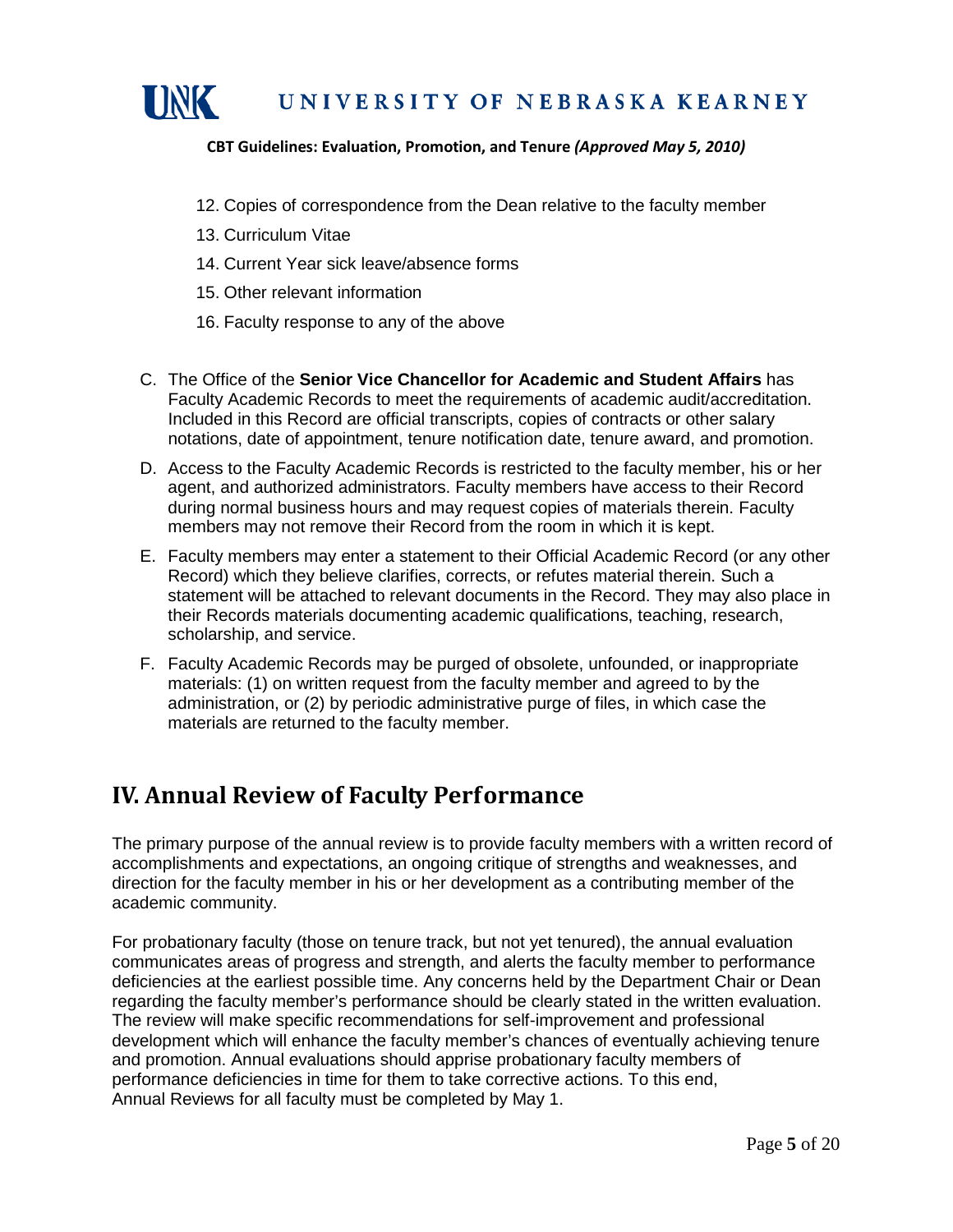

The annual evaluation will generally emphasize progress toward the next rank.

For tenured, fully promoted faculty the annual evaluation will generally emphasize meeting the expectations as if progressing toward the rank of Professor.

For faculty with Special Appointments (such as non-tenure track Senior Lecturers, Lecturers and Instructors) the annual review will focus primarily on strengths and weaknesses, and on specific recommendations for improvement and professional development.

- A. General Procedures
	- 1. Each full-time faculty member shall be reviewed annually in compliance with *Regent Bylaws, Section 4.5 and Section 4.6*., which requires "relevant information from all sources, including student evaluations and peer judgments." The annual review of faculty performance will primarily address these three areas: teaching, scholarship, and service. Faculty whose assignments do not include these three areas will be reviewed in a manner appropriate to their assigned duties. Other professional matters may be included.
	- 2. *Each department shall have a written set of procedures and guidelines for the annual review of faculty performance as additions to this policy*. Such procedures and guidelines shall conform to *Regent Bylaws*, UNK Guidelines: Evaluation, Promotion, and Tenure, these guidelines, and are subject to the Collective Bargaining Agreement. Departmental procedures and guidelines must be approved by the College Academic Affairs Committee, the Dean of the college and the Senior Vice Chancellor for Academic and Student Affairs (SVCASA).
	- 3. The Department Chair or equivalent supervisor will normally conduct the annual review of the faculty member. This review will incorporate student and peer evaluations as laid out below in sections B, C, and D.
	- 4. Faculty holding appointments in more than one department or college will be jointly reviewed using procedures consistent with both areas. Only one official Departmental File and Cumulative Faculty Record will exist for such faculty members. Review procedures and the location of the files must be agreed upon at the time of the joint appointment.
- 5. The review of Department Chairs as faculty will be conducted by the Dean as outlined in UNK Guidelines: Evaluation, Promotion, and Tenure IV.A. The review of the Chair as administrator will be carried out by the Dean at the same time.
- 6. The annual review shall provide, in writing, a description of the faculty member's activities throughout the year, and suggestions regarding courses of action the faculty member might follow to best contribute to the mission and goals of his or her department, the College, and the larger University of Nebraska at Kearney academic community. If posttenure review (refer to UNK Guidelines: Evaluation, Promotion, and Tenure Section VIII) is suggested, it must be clearly stated in the Department Chair's written annual review.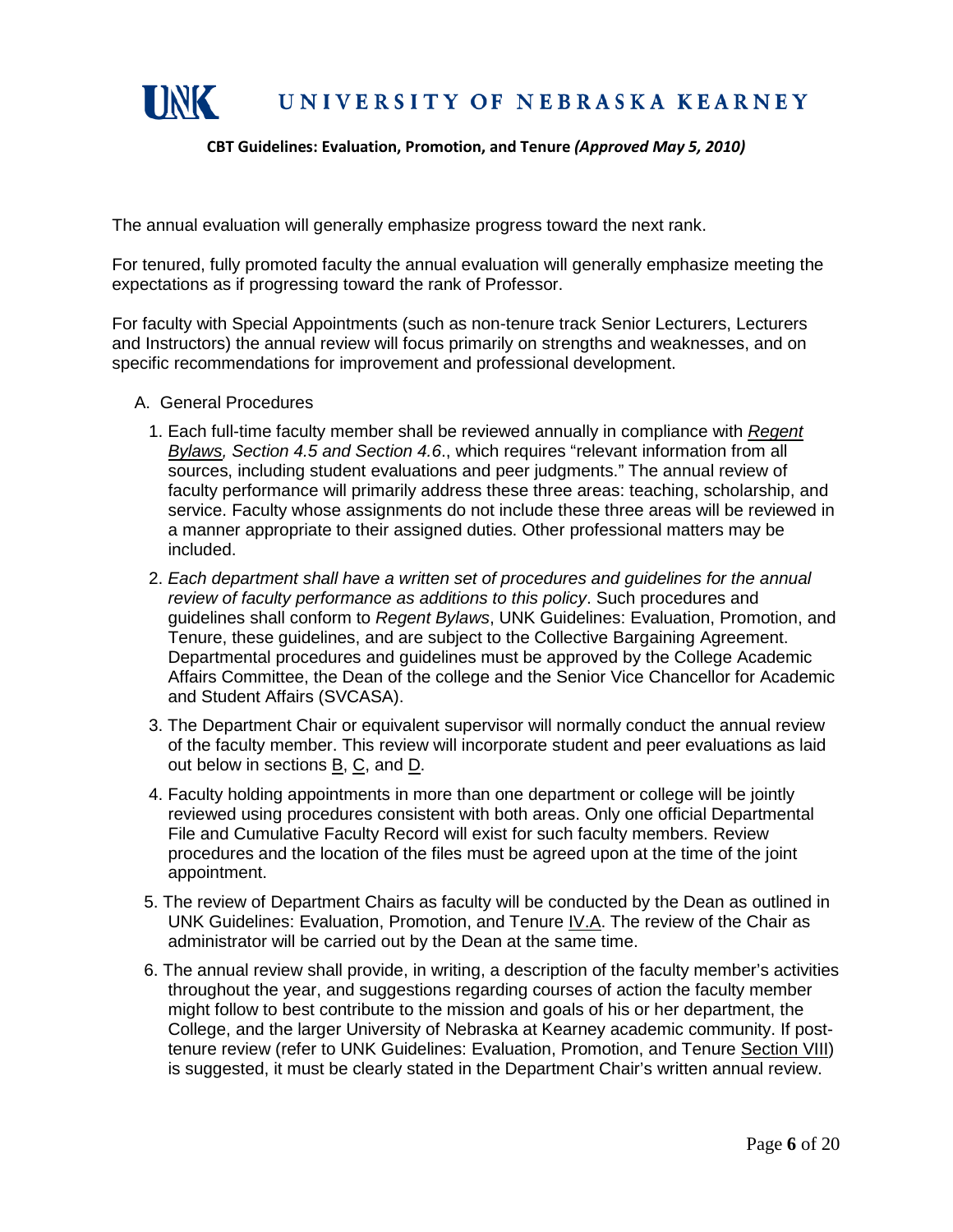

- 7. There shall be a meeting of the Department Chair and faculty member to discuss the written annual review. The faculty member and Department Chair shall sign and date the written review, indicating only that the faculty member has read and discussed the review with the Chair.
- 8. After the meeting, the written annual review shall be added to the Departmental File. The accrued annual reviews of faculty performance, included with other materials in the Departmental File, will provide an evidentiary basis for the judgments involved in matters of retention, promotion, and tenure. A copy of the review shall, at the same time, be provided to the Dean for the Cumulative Faculty Record, and to the faculty member. The faculty member may respond in writing for inclusion in both files.
- 9. The Dean will review the Annual Performance Review and may review the Departmental File annually. The Dean will add a written review of annual performance in the case of probationary faculty. The Dean's review will be copied to the Cumulative Faculty Record and a copy shall be provided to the faculty member. The faculty member may respond in writing for inclusion in both files.
- B. Annual Review of Faculty Performance: Teaching
- 1. The annual review of faculty teaching performance shall conform to the following in the use of student assessment of teaching:
	- a. There shall be student evaluation of every course every semester, excepting independent studies and reading courses, thesis direction, and other faculty directed individual activities.
	- b. Each faculty member shall utilize the evaluation form developed and approved by CBT, with the inclusion of any additional core or global discipline-specific questions developed and approved by the department. The course evaluation form must call for response to the following four dimensions:
		- i. The instructor's daily handling and organization of the class.
		- ii. The instructor's skill in communicating the course material.
		- iii. The student's perception of the learning experience.
		- iv. The degree to which the student feels his or her interest and/or thinking has been stimulated.
	- c. Evaluations shall be distributed and collected in a manner consistent with college and departmental procedures and guidelines. These procedures must protect the integrity of the data, and must also "protect members of the faculty from capricious and uninformed judgments" (*Board of Regents Bylaws, 5.3*). Students shall always be given the opportunity to sign or not sign the evaluation forms, as well as to include additional written comments. Online and distance education courses shall utilize a course evaluation form appropriate to this mode of instruction. The faculty member shall not review evaluation forms until after the final course grades have been submitted and should so assure the students.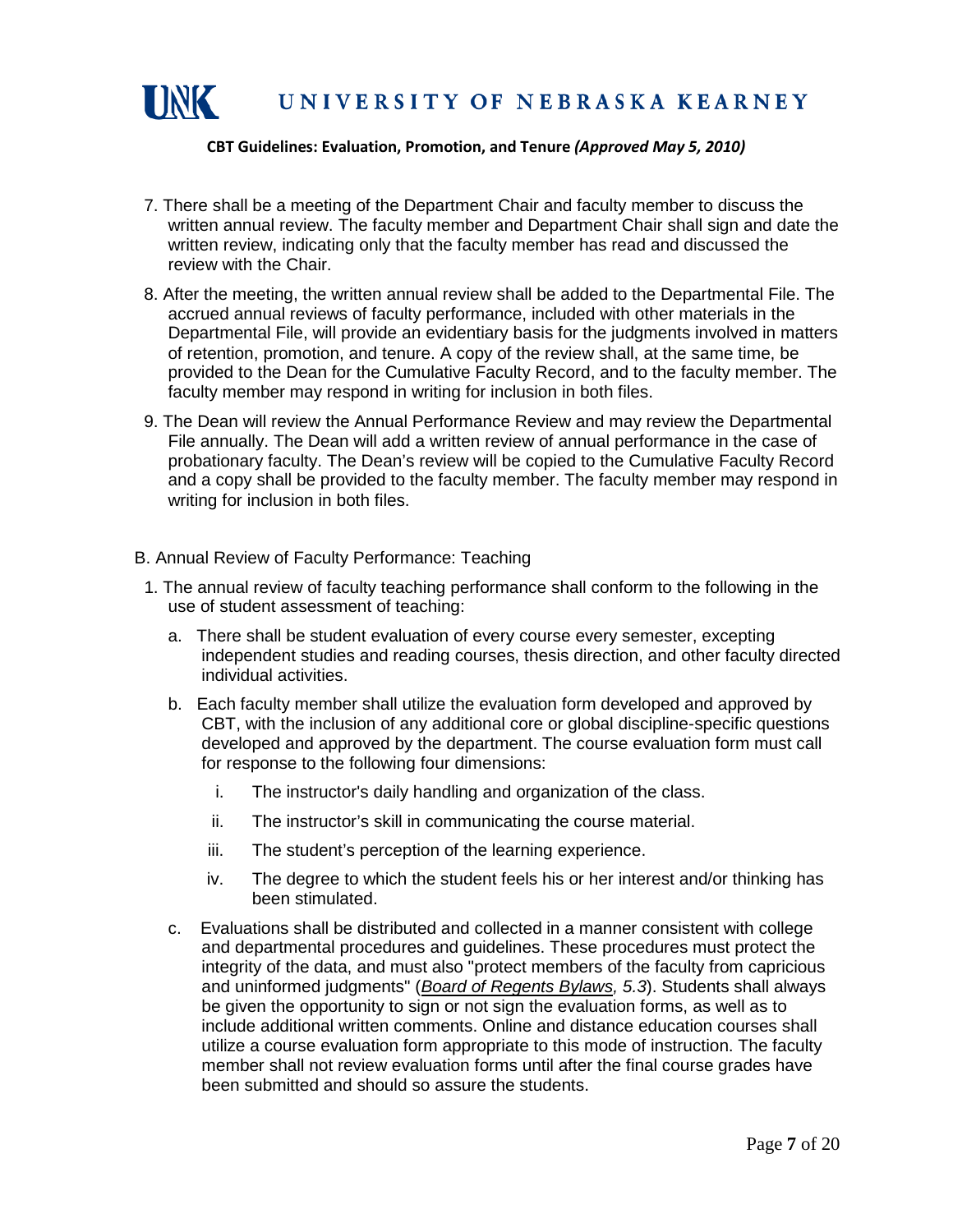

- d. The individual faculty member shall have the right to review the evaluations and append any explanations or additional information desired before the student evaluations are reviewed by the Department Chair. Departmental procedures to allow a faculty response must also protect the integrity and privacy of the data. The faculty member's response should be included with the raw data for consideration by the Chair.
- e. The Department Chair shall review and summarize in writing pertinent raw data from all classes, and comment on any faculty response included with those data. The review may include consideration of variables other than quality of teaching that may have influenced student evaluations. These variables include matters specific to online and distance education courses.
- f. Once student evaluations have been used for the annual review of the faculty member, those evaluations become the property of the individual faculty member. The original and all copies of raw data will be returned to the faculty member. The department shall retain summary data sheets and transcripts of student comments in a permanent file.
- 2. Departmental procedures and guidelines shall provide for peer review of teaching in the annual evaluation process, and include criteria for the use of peer judgments in annual reviews. Examples of peer judgment criteria include:
	- a. The quality of student work in later courses in sequentially organized disciplines.
	- b. Growth and development of students in regard to course objectives as measured by pre- and post-testing or as demonstrated by student portfolios and other projects produced in the course.
	- c. Curriculum development and innovation.
	- d. Grading standards.
	- e. Review of teaching materials in terms of the currency, academic soundness, relationship with course objectives, and level.
	- f. Assessment of special incidents provided the contents and nature of any complaint is known to the individual faculty member, and that he or she be given the opportunity to respond in writing, with the response retained as a part of his or her departmental file.
	- g. Classroom visitation. If a program of classroom visitation is adopted, the following procedures must be followed:
		- i. The Department Chair shall assign a visitor from the appropriate faculty group, as determined by department policy. This group must be generally defined, e.g., full professors in history or associate and full professors in social science, and may include faculty from outside the department, especially in small departments.
		- ii. The individual faculty member may invite a second visitor from the appropriate faculty group.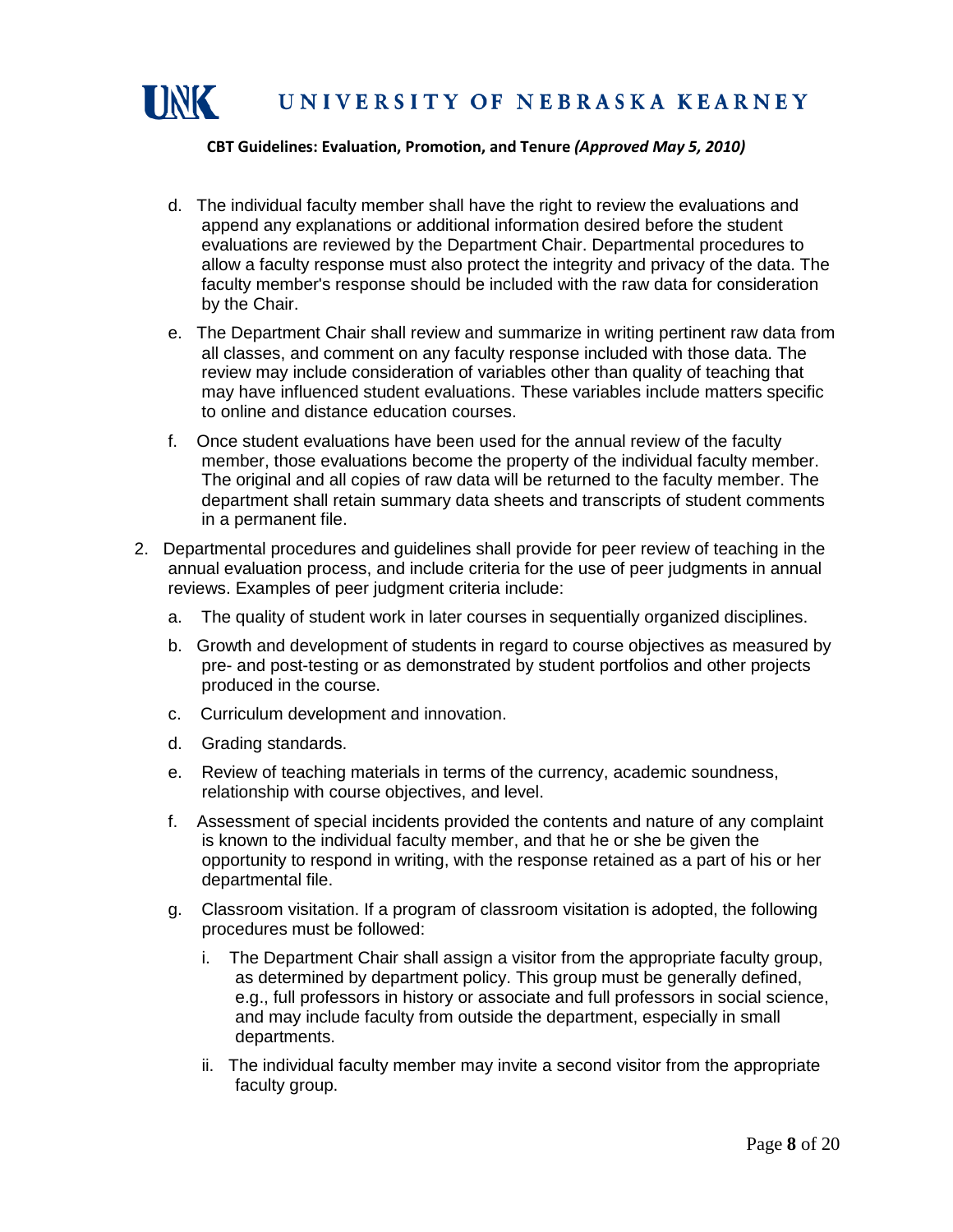

- iii. Departmental procedures and guidelines must include a written checklist of the dimensions to be appraised by the visitor(s). The visitor(s) will report in writing.
- iv. The faculty member shall have the right to see the report(s) of the visitor(s) before submission to the Department Chair or the Department Chair and the appropriate faculty committee and to respond in writing, with such response to be attached to the report.
- h. The Department Chair shall review and summarize in writing all peer judgments of teaching.
- i. When there is disagreement about the quality of the faculty member's performance at any level of review, it is incumbent on both parties to make their case regarding the faculty member's performance.
- 3. CBT Criteria for evaluation of teaching are:

*Does Not Meet Expectations:* The faculty member's performance in teaching is generally unsatisfactory and the quality of teaching is minimal. Teaching deficiencies exist that influence overall teaching effectiveness. These teaching deficiencies may include lack of content expertise, unsatisfactory instructional effectiveness and creativity, and poor course management. Evaluations are below the expectations within the college.

*Meets Expectations:* The faculty member's performance in teaching is excellent and does not indicate any deficiencies influencing overall teaching effectiveness. There is evidence of quality teaching demonstrated through content expertise, instructional effectiveness and creativity, and course management. Evaluations are positive and meet the expectations within the college.

*Exceeds Expectations:* The faculty member's performance in teaching is very high. There is evidence that the faculty member is providing high quality teaching demonstrated through content expertise, instructional effectiveness and creativity, and course management. Evaluations are positive and exceed the expectations within the college.

- C. Annual Review of Faculty Performance: Scholarship
	- 1. The annual review of faculty scholarship performance shall be based on the following expectations:
		- a. Tenured and tenure track faculty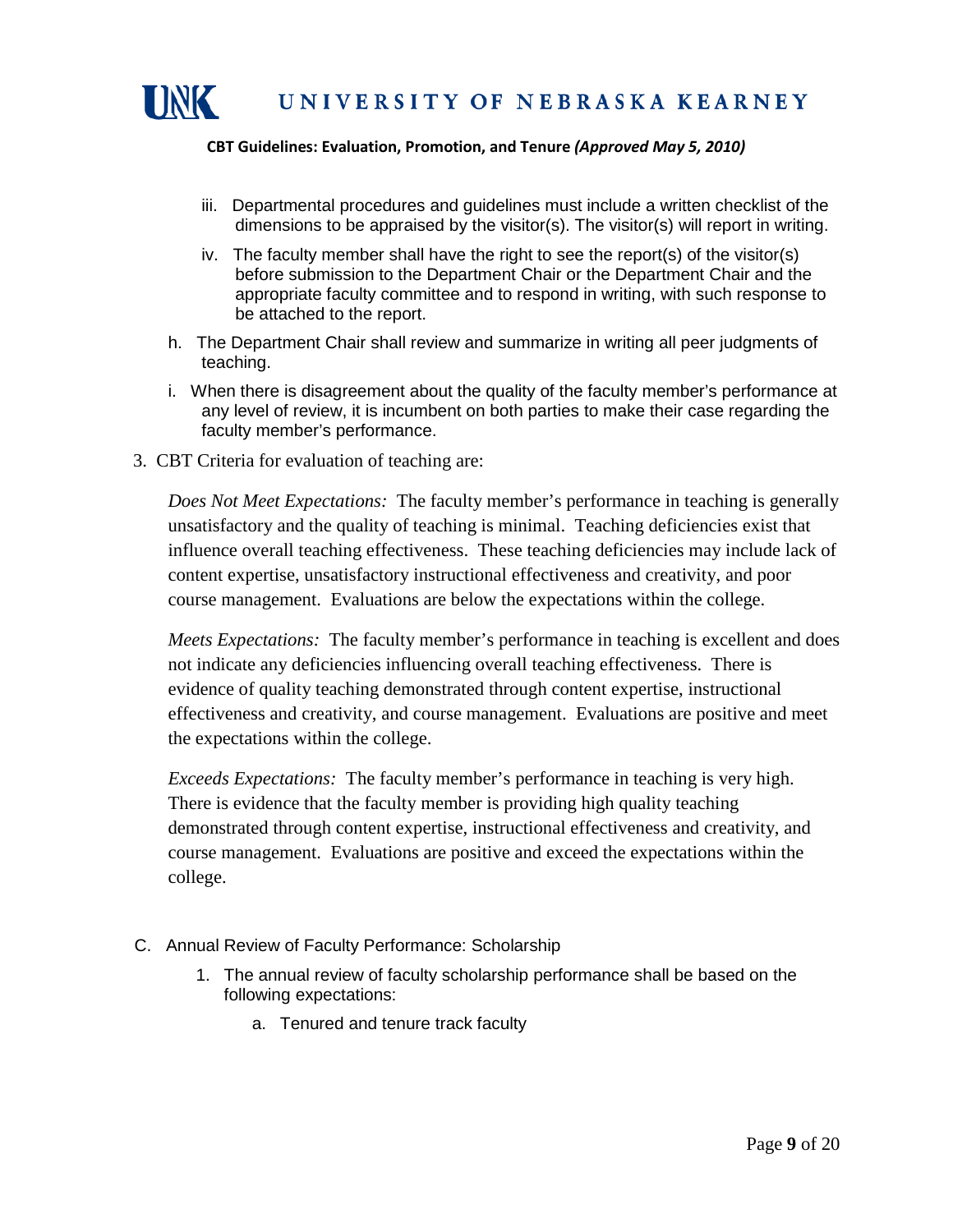

- i. Typically, all tenured and tenure track faculty in the college shall have maintained scholarly release-time obligations<sup>[4](#page-11-0)</sup> during the year (refer to CBT's Scholarly Productivity Guidelines for Tenured and Tenure-Track Faculty).
- ii. Tenured and tenure-track faculty *in the divisions or departments of the college teaching masters' level courses* shall have maintained Graduate Faculty status.
- iii. Tenured and tenure-track faculty *in the business division* shall have maintained Academically Qualified status (refer to Guidelines for CBT Academically Qualified and Professionally Qualified Faculty).
- b. Non-tenure track faculty (Senior Lecturers and Lecturers)
	- i. Senior Lecturers and Lecturers *in the business division* shall have maintained Professionally Qualified or Academically Qualified status (refer to CBT Guidelines for Academically Qualified and Professionally Qualified Faculty)
- 2. Departmental procedures and guidelines shall provide for peer review of scholarship in the annual evaluation process, and include criteria for the use of peer judgments in annual reviews.
- 3. The Department Chair shall review peer evaluation(s) and the materials provided by the faculty member relative to scholarship, and summarize them in writing, as a part of the annual review of faculty performance.
- 4. When there is disagreement about the quality of the faculty member's performance at any level of review, it is incumbent on both parties to make their case regarding the faculty member's performance.
- 5. CBT Criteria for evaluation of scholarship are:

*Does Not Meet Expectations:* The faculty member's scholarly activity and/or research is unsatisfactory. There is minimal evidence of research activity resulting in either peerreviewed publications or equivalent demonstrations, or juried creative activity that is recognized as the equivalent of peer-reviewed publications (See section C.1.a.i above). The scholarly engagement and output is minimal and does not meet the expectations within the college.

*Meets Expectations:* The faculty member's scholarly activity and/or research is satisfactory. There is evidence of research activity resulting in either peer-reviewed

<span id="page-11-0"></span><sup>&</sup>lt;sup>4</sup> In rare cases, a tenured faculty member may be allowed to pursue a non-scholarship release work-load option with the approval of the Department Chair and Dean.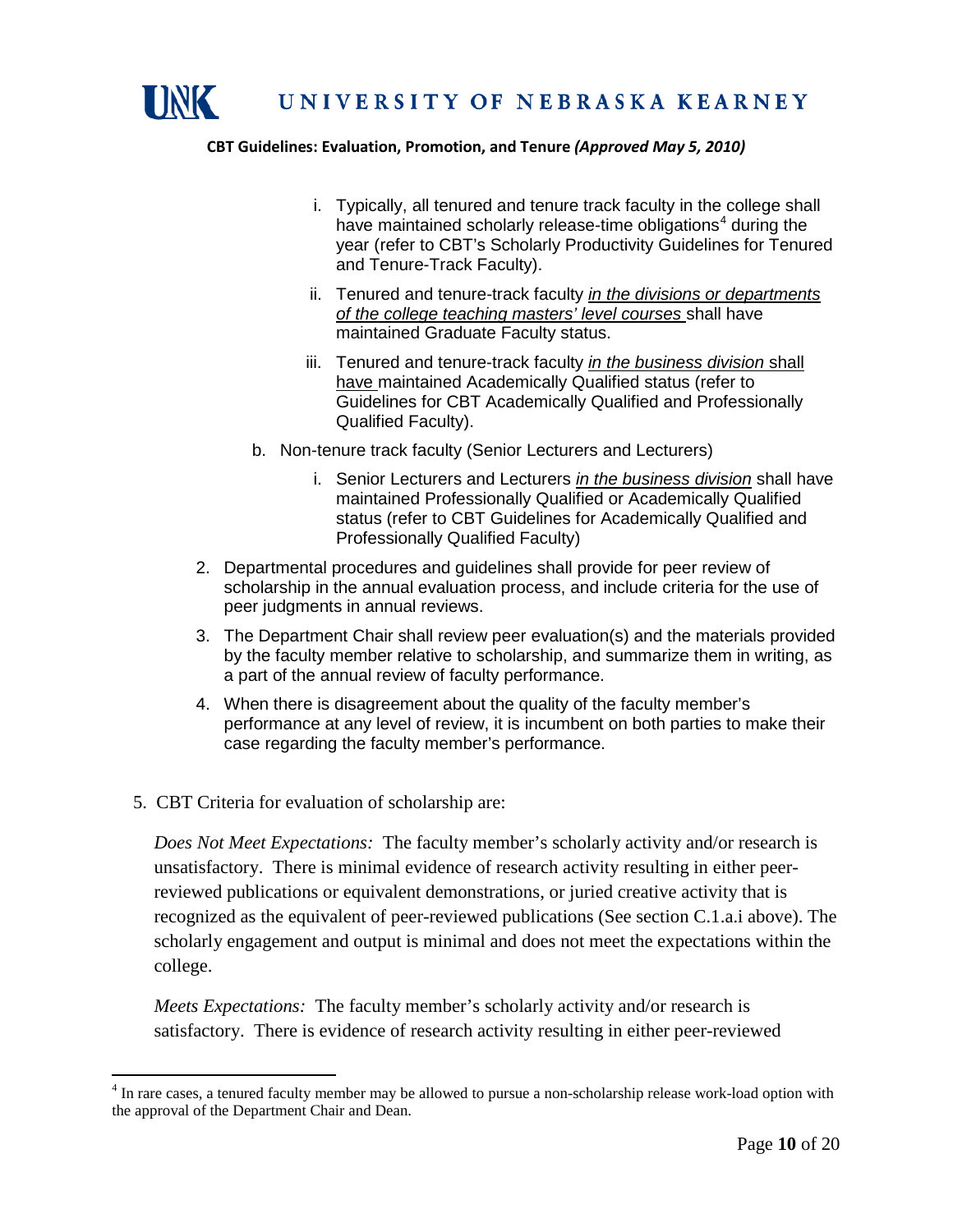

### UNIVERSITY OF NEBRASKA KEARNEY

#### **CBT Guidelines: Evaluation, Promotion, and Tenure** *(Approved May 5, 2010)*

publications or equivalent demonstrations, or juried creative activity that is recognized as the equivalent of peer-reviewed publications (See section C.1.a.i above). The scholarly engagement and output meets the expectations within the college.

*Exceeds Expectations:* The faculty member's scholarly activity and/or research is very high. There is evidence of consistent and continued research activity that shows a history of peer-reviewed publications or equivalent demonstrations, or juried creative activity that is recognized as the equivalent of peer-reviewed publications (See section C.1.a.i above). The scholarly engagement and output exceeds the expectations within the college.

D. Annual Review of Faculty Performance: Service

- 1. Departmental procedures and guidelines shall provide for peer review of service in the annual evaluation process, and include criteria for the use of peer judgments in annual reviews.
- 2. The Department Chair shall review peer evaluation(s) and the materials provided by the faculty member relative to service, and summarize them in writing, as a part of the annual review of faculty performance.
- 3. When there is disagreement about the quality of the faculty member's performance at any level of review, it is incumbent on both parties to make their case regarding the faculty member's performance.
- 4. CBT Criteria for evaluation of service are:
- *Does Not Meet Expectations:* The faculty member's service activity is unsatisfactory. There is marginal involvement in service work to the university and profession. While they may be members of university/campus/college/department committees participation is minimal and below the expectations within the college. Service outside the university to the profession/ community/region is minimal and below expectations within the college.
- *Meets Expectations:* The faculty member's professional service to the university and profession is satisfactory and does not indicate any deficiency. There is evidence of quality service to the university/campus/college/department. There is evidence of service to the profession/ community/region that is discipline related. The level of professional service meets the expectations within the college.
- *Exceeds Expectations:* The faculty member's professional service to the university is very high. There is evidence of high quality professional service and leadership to the university/ campus/college/department. There is evidence of high quality service to the profession/ community/region that is discipline related. There is evidence of professional service that exceeds the expectations within the college.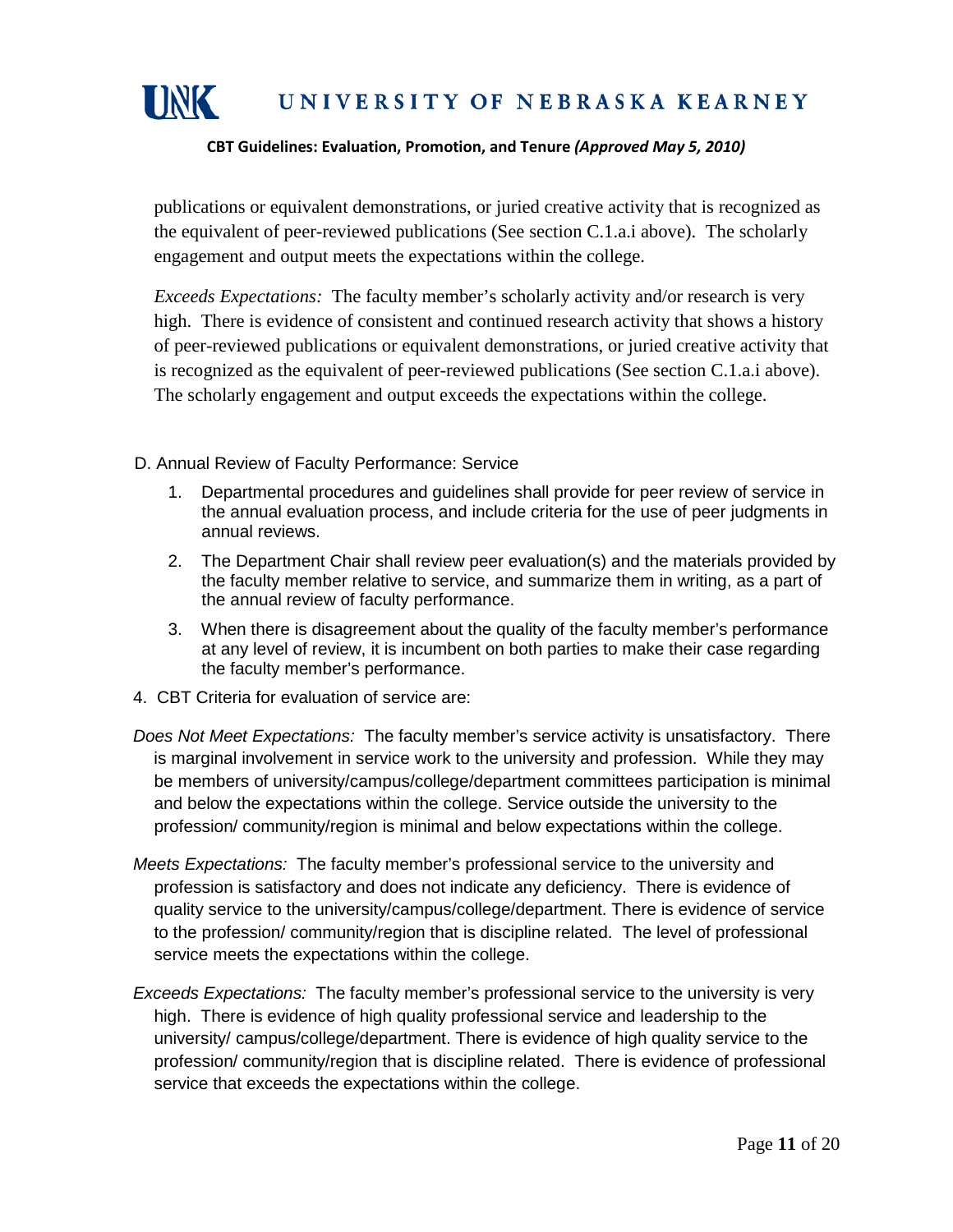

Service to the university/campus/college/department may include contributions made individually, or may include work on committees, administrative positions held, student organizations sponsored, service on university unit boards and advisory bodies, consulting with or conducting studies for university units/agencies or other specific assignments. Service to the profession may include membership and offices held in professional organizations as well as involvement in activities sponsored by state, regional and national organizations related to the field of study or discipline. Service outside the university to the community/region or beyond is appropriate if it is related to the field of study or discipline related.

### <span id="page-13-0"></span>**V. Promotion and Tenure Process**

The promotion and tenure of university faculty is based on a commitment to appoint and retain the highest level of academic professionals. Through the practice of mentorship and annual assessment of faculty performance in teaching or librarianship, scholarship, and service, the university aspires to uphold a level of excellence in its faculty that corresponds to its mission and sustains an intellectual environment supporting academic freedom and scholarly pursuit.

The awarding of promotion in rank is a tangible method of acknowledging measurable distinction of faculty achievement in teaching or librarianship, scholarship, and service. It is the right of each faculty member seeking promotion to expect an equitable and unencumbered process in this pursuit; and it is the responsibility of his or her colleagues and the University to establish clear and consistent criteria for assessment.

The granting of tenure symbolizes a collegial and administrative acceptance of a faculty member into the university's scholarly community. It represents not only an evaluation of past performance, but an evaluation of potential for continued growth. The tenure decision, therefore, must involve consideration of a faculty member's ability to work effectively in, and contribute significantly to, the department, college, university, and the professional communities.

- A. The process for the promotion recommendation is as follows:
- 1. The Faculty Member submits his or her portfolio to the Department Chair or equivalent supervisor by November 1. The portfolio should address elements detailed in Section IX, The Portfolio.
- 2. The Department Chair will implement the departmental procedures for review, which have been approved by the department, the Dean of the college, and the Senior Vice Chancellor for Academic and Student Affairs (SVCASA).

In the absence of approved departmental procedures that specifically allow for a different committee configuration, the Chair will convene a committee of all the department's faculty ranked senior lecturers and above to review the materials and make recommendation for those applying to the senior lecturer rank, assistant professor and above to review the materials and make recommendation for those applying to the assistant rank, a committee of the department's faculty ranked associate professor and above to review the materials and make recommendation for those applying for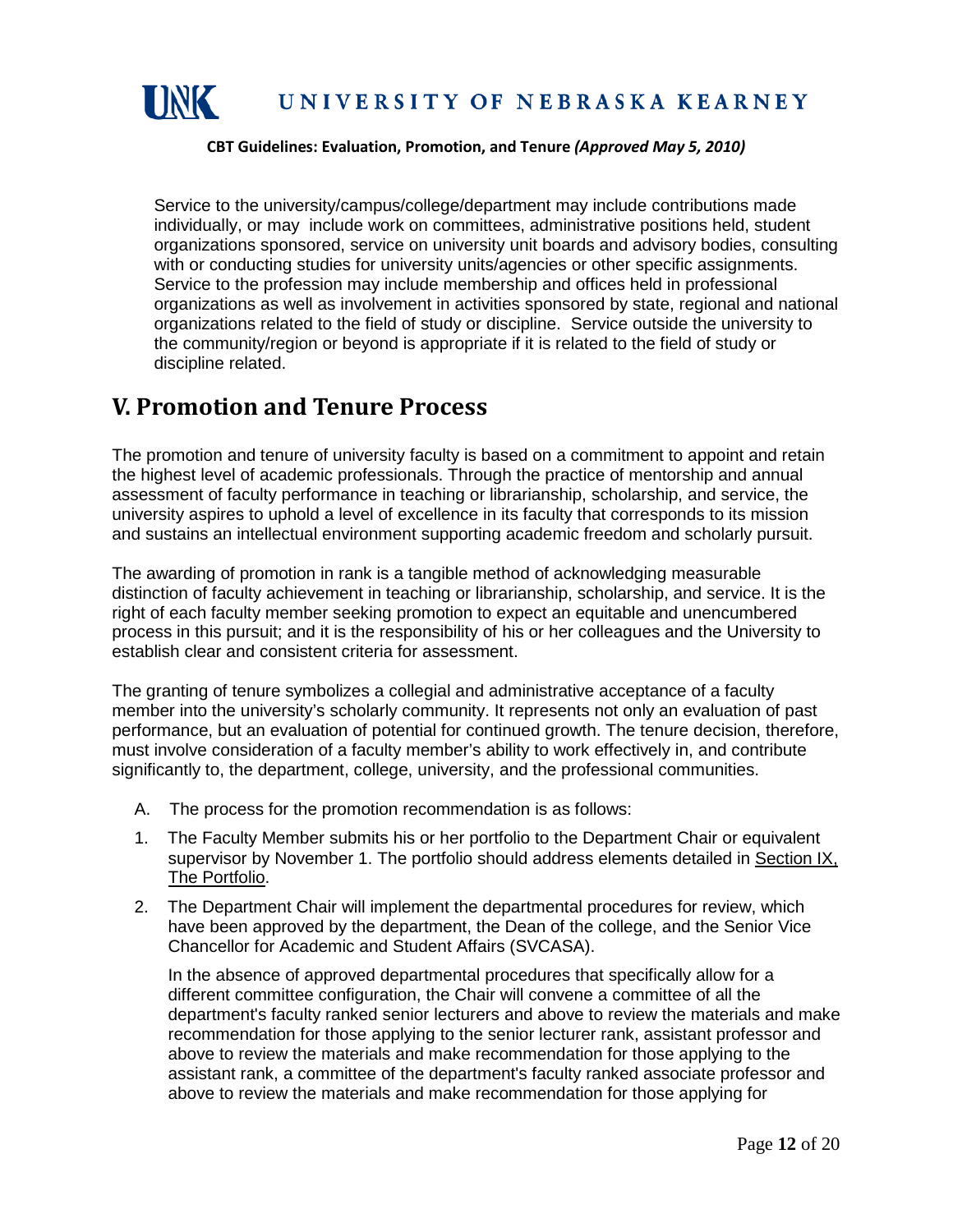

associate, and a committee of the department's faculty ranked full professor to review the materials and make recommendation for those applying for full professor. In each case, should there be fewer than five members at the appropriate rank on any committee, faculty from inside or outside the institution meeting the above rank criteria will be appointed to the committee by the Dean, in consultation with the Department Chair and the faculty member, to reach a minimum of five.

The committee will make recommendations in writing, generally addressing strengths and/or weaknesses of the application. The vote count must be a part of the letter. If a departmental committee includes appropriately ranked faculty from outside the department or the institution, the committee composition should be addressed in the committee's letter. In the case of joint appointments, the committee composition should be addressed in the committee's letter, and provisions for such committee appointments must be included in written departmental procedures and guidelines, or in written agreements with jointly appointed faculty. The committee's letter becomes part of the portfolio. On receipt of the portfolio, the Chair will write a separate letter that also becomes part of the portfolio.

Letters from the committee and Chair must be copied to the faculty member by December 20. The faculty member may attach a response with compelling supporting material not available at the time of the original submission, may ask for reconsideration of the portfolio in light of that response, or may withdraw from consideration before the application is put forward to the Dean by January 15.

3. The Dean of the College of Business and Technology requests the appropriate college faculty committee to review the materials and make a recommendation. The college committee will make recommendations in writing, generally addressing strengths and/or weaknesses of the application. The vote count must be a part of the committee's letter. The committee's letter becomes part of the portfolio. On receipt of the portfolio, the Dean will write a separate letter that also becomes part of the portfolio.

Letters from the Dean and the committee must be copied to the faculty member by February 15. The faculty member may attach a response, may ask for reconsideration of the portfolio in light of that response, or may withdraw from consideration before the application is put forward to the SVCASA and Chancellor by February 22.

- 4. Faculty members who sit on both departmental and college committees may participate in discussion and voting on either committee, but not both. For example, faculty who voted on a candidate at the department level must recuse themselves from the discussion and vote on that candidate at the college level. Faculty members who are Department Chairs and members of the college committee must write the Chair's letter and recuse themselves from the discussion and vote on that faculty member candidate at the college level.
- B. The process for the tenure recommendation is as follows: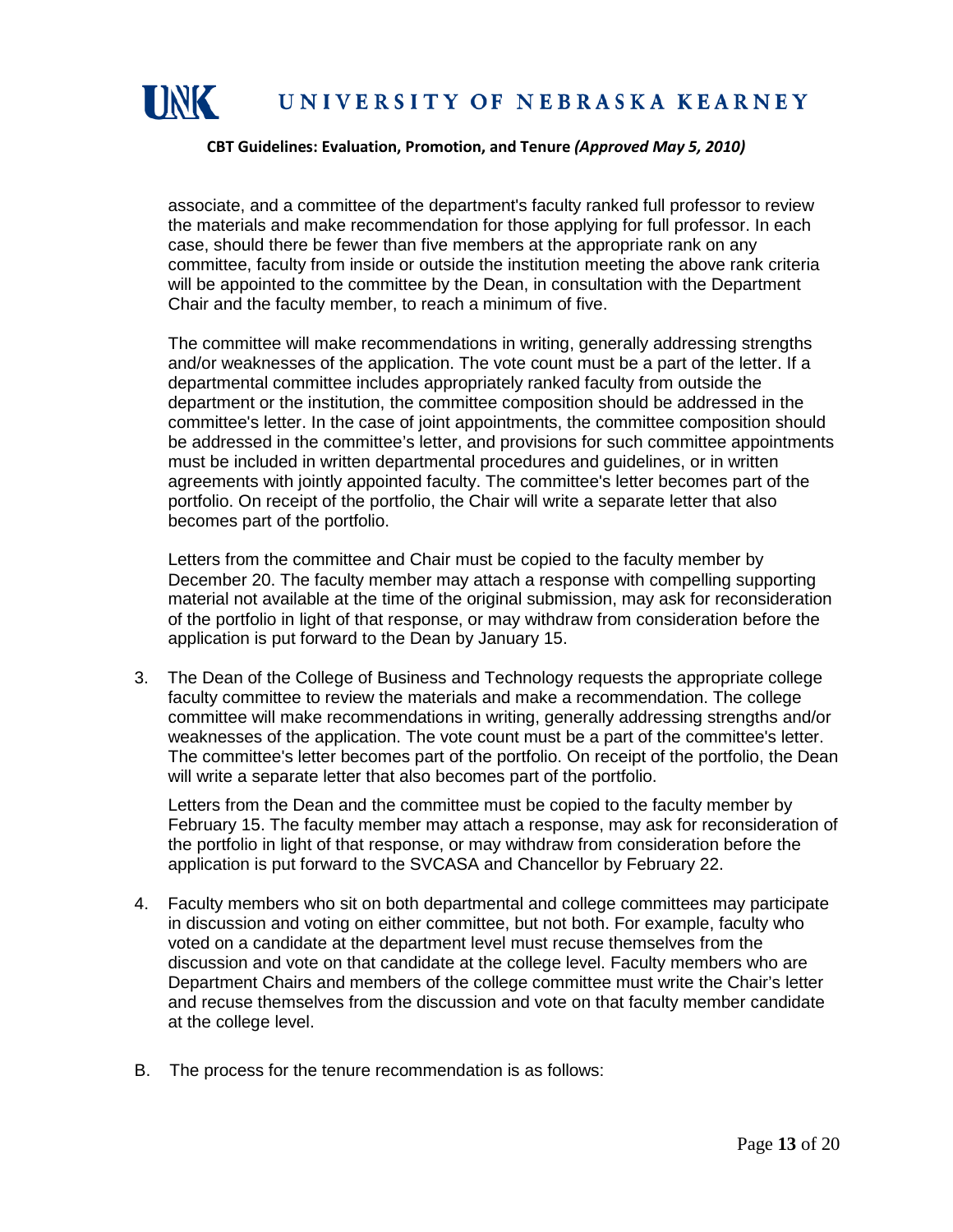

- 1. The Faculty Member submits his or her portfolio to the Department Chair or equivalent supervisor by November 1.
- 2. The Department Chair will implement the departmental procedures for review, which have been approved by the department, the college, the SVCASA, and the Chancellor.

 In the absence of approved departmental procedures that specifically allow for a different committee configuration, the Department Chair will convene a committee of all tenured faculty in the department to review the materials and make a recommendation. In this case (absence of approved department procedure), should there be fewer than five tenured department members, tenured faculty from inside or outside the institution will be appointed to the committee by the Dean, in consultation with the Department Chair and the faculty member, to reach a minimum of five.

 The committee will make its recommendations in writing, generally addressing strengths and/or weaknesses of the application. The vote count must be a part of the letter. If a department's committee includes faculty from outside the department or the institution, the committee composition should be addressed in the committee's letter. In the case of joint appointments, the committee composition should be addressed in the committee's letter, and provisions for such committee appointments must be included in written departmental procedures and guidelines, or in written agreements with jointly appointed faculty. The committee's letter becomes part of the portfolio.

 On receipt of the portfolio, the Chair will write a separate letter that also becomes part of the portfolio. Letters from the committee and Chair must be copied to the faculty member by December 20. The faculty member may attach a response with compelling supporting material not available at the time of the original submission, may ask for a reconsideration of the portfolio in light of that response, or may withdraw from consideration before the application is put forward to the Dean by January 15

- 3. In the undergraduate colleges, the Dean requests the appropriate college faculty committee to review the materials and make a recommendation. The college committee will make recommendations in writing, generally addressing strengths and/or weaknesses of the application. The vote count must be a part of the committee's letter. The committee's letter becomes part of the portfolio. On receipt of the portfolio, the Dean will write a separate letter that also becomes part of the portfolio. Letters from the Dean and the committee must be copied to the applicant by February 15. The faculty member may attach a response, may ask for a reconsideration of the portfolio in light of that response, or may withdraw before the application is put forward to the SVCASA and Chancellor by February 22.
- 4. Faculty members on both departmental and college committees may participate in discussion and voting on either committee, but not both. For example, faculty who voted on a candidate at the department level must recuse themselves from the discussion and vote on that candidate at the college level. Faculty members who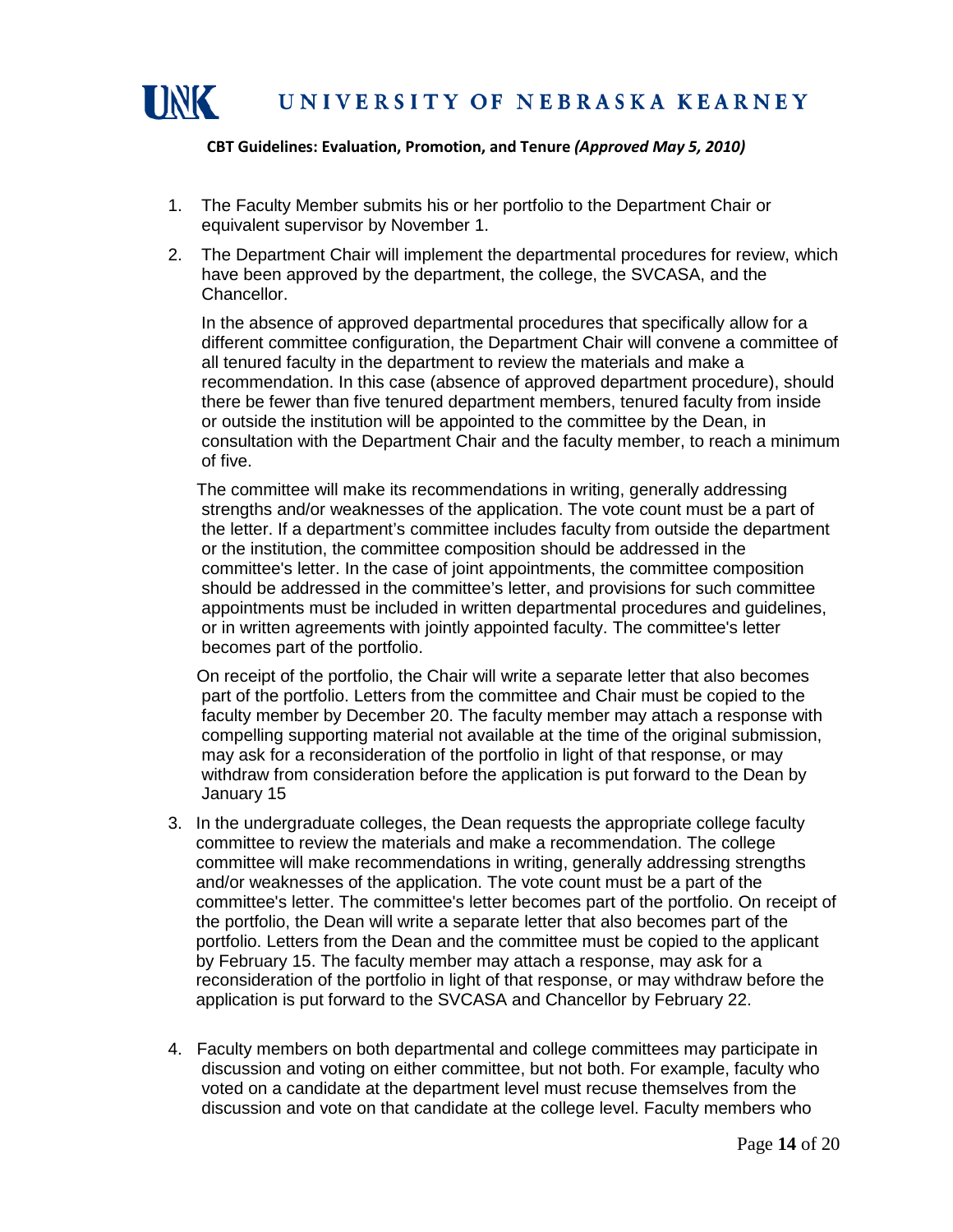

are Department Chairs and members of the college committee must write the Chair's letter and recuse themselves from the discussion and vote on that faculty member candidate at the college level.

C. The recommended process for the distribution of copies of tenure and promotion letters by those writing to the record is as follows:

| <b>Original Letter from:</b> | <b>Addressed to:</b> | Copied to:                                                                                                |
|------------------------------|----------------------|-----------------------------------------------------------------------------------------------------------|
| <b>Department Committee</b>  | Chair                | <b>Faculty Member</b>                                                                                     |
| Department Chair             | Dean                 | Faculty Member; Department<br><b>Committee Chair</b>                                                      |
| <b>College Committee</b>     | Dean                 | <b>Faculty Member; Department</b><br>Committee Chair; Department Chair                                    |
| Dean                         | <b>SVCASA</b>        | <b>Faculty Member; Department</b><br>Committee Chair; Department Chair;<br><b>College Committee Chair</b> |

D. Copies of all original letters are placed in the faculty member's personal file. If the faculty member withdraws, letters which are not sent forward will not be copied or placed in the personal file.

## <span id="page-16-0"></span>**VI. The Criteria for Promotion and Tenure**

This document provides the general framework for making promotion and tenure decisions in the College of Business and Technology. Teaching, scholarship, and service are the general areas to be used by reviewers in determining faculty performance. Each department, with the approval of its faculty, will elaborate on the specific criteria for granting of promotion and tenure, and the departmental criteria will become part of this document. Departmental standards will be no less stringent than those contained in this document and UNK Guidelines: Evaluation, Promotion, and Tenure of the University of Nebraska-Kearney approved in October 2008.

The decision to award promotion is very important for the institution as well as to individual faculty members, and must be based on evidence of strong performance in teaching, scholarship, and service, and should not be determined solely on length of service to the institution.

The decision to award tenure is a critical one for the department and the college as well as for individual faculty members, and therefore must be based on evidence of strong performance in teaching, scholarship, and service, and should not be determined solely on length of service to the institution.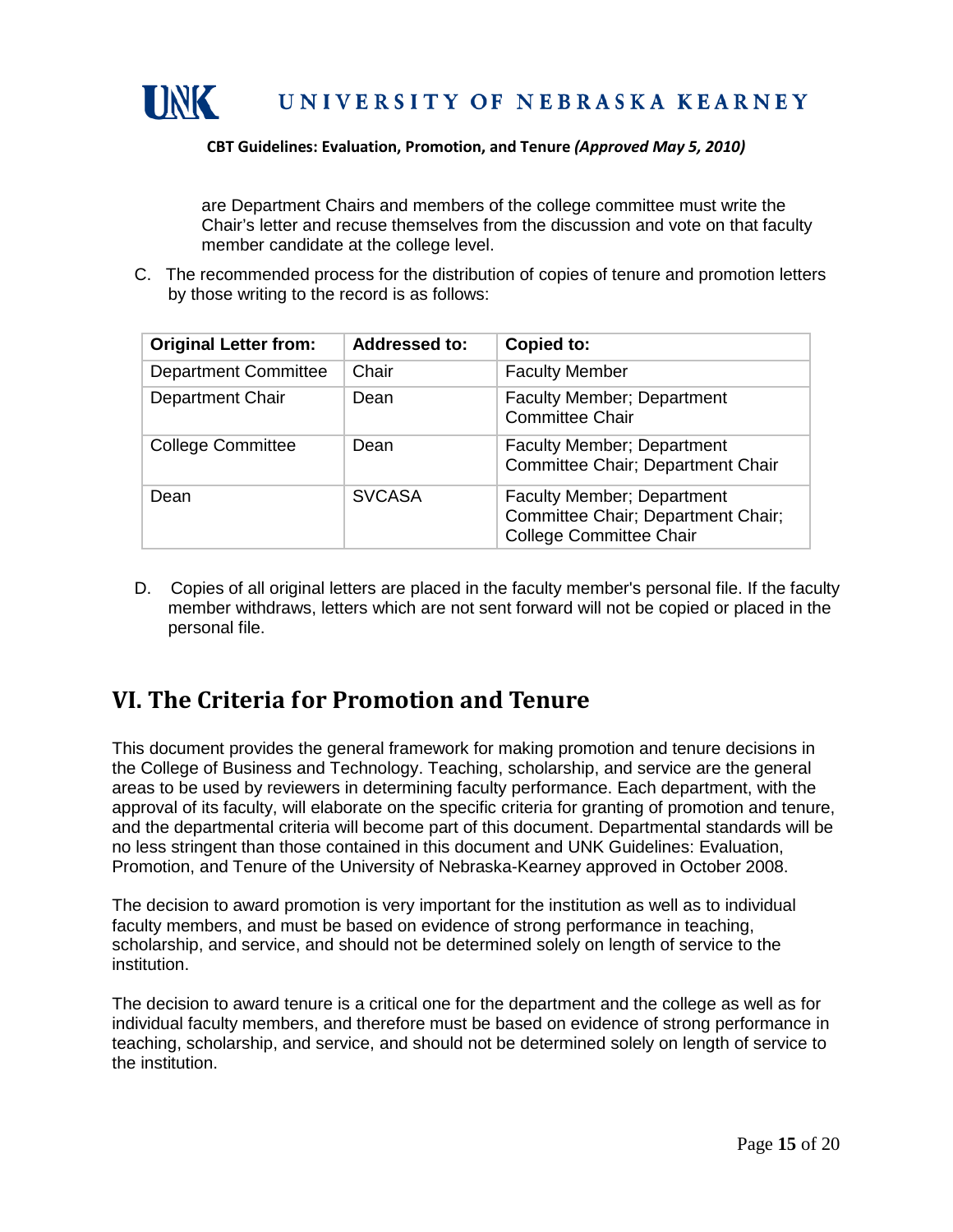

Post-tenure performance reviews will be similar to reviewing of faculty performance to grant tenure and therefore must be based on evidence of strong performance in teaching, scholarship, and service, and should not be determined solely on length of service to the institution.

Each department in the College shall formulate specific quality standards, aligned with their accrediting agencies, for promotion and tenure. Departmental standards will be no less stringent than those contained in the College Guidelines for promotion and tenure.

Consistent with the UNK mission, performance in **teaching** is paramount. Therefore, all teaching faculty applying for promotion or tenure must provide, as a minimum, evidence of excellence in teaching. Teaching excellence will be judged by evidence of content expertise, instructional effectiveness and creativity, and course management. This evidence will include student evaluations and may include, but is not limited to, other means such as teaching portfolios and peer observation. Faculty whose primary assignment is not teaching will be reviewed in a manner consistent with their assignment.

**Scholarship**, which includes the advancement, integration, application, and representation of knowledge, is inherent in effective teaching. Expectations of scholarship for promotion and tenure shall follow the requirements outlined in CBT's Scholarly Productivity Guidelines for Tenured and Tenure-Track Faculty. Research leading to the advancement of knowledge resulting in publication in peer-reviewed publications is an expectation of faculty. As referenced in section I.C.2., juried creative activity (or other departmentally-approved activities) is recognized as the equivalent of peer-reviewed publication. Such publications (and departmentally-approved equivalents) may be associated with teaching and/or service. (Refer to both Introduction and [Appendix A](http://www.unk.edu/academic_affairs/_files/faculty_handbook/rt-appendix-a.pdf) of UNK Guidelines: Evaluation, Promotion, and Tenure.) Additional evidence of scholarship may include (but is not limited to) presentations at scholarly meetings, external research funding received, grant proposals submitted, intellectual properties developed, and awards and other recognitions.

**Service** to the University at all levels, community, and profession involves the use of a faculty member's professional expertise and leadership ability to serve various constituencies. Evidence of service may include (but is not limited to) membership on and leadership of department, college, campus, and University committees and task forces; sponsorship of student organizations; participation in or direction of professional conferences, workshops, and clinics; use of professional expertise in the service of community or governmental entities; institutional grant writing; editing or refereeing for professional or scholarly publications; and officership or other service in professional or scholarly societies.

#### A. Promotion

1. For promotion or appointment to **Assistant Professor**, the faculty member should have at least 30 hours beyond the master's in an active terminal degree program (or an appropriate equivalent) in his or her field. The faculty member must show promise of making a contribution to the department and the University. In addition, promotion to Assistant Professor normally requires three years of full-time college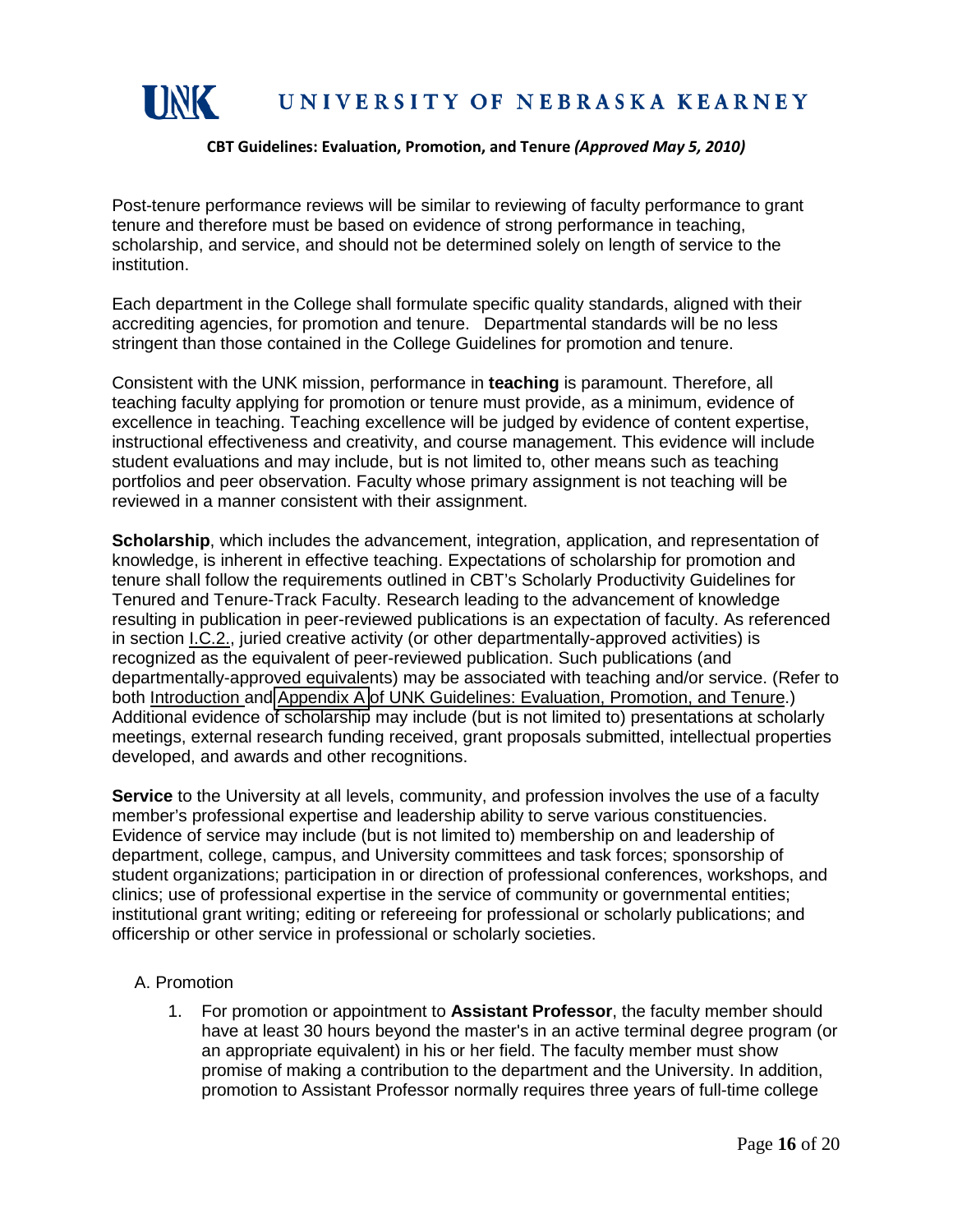

level teaching or its equivalent. The year of the promotion review process counts in meeting this requirement.

- 2. Promotion or appointment to **Associate Professor** normally requires the terminal degree (or its appropriate equivalent) and the faculty member must present clear evidence of significant sustained contributions in teaching, scholarship, and professional service beyond the level of accomplishment for promotion to Assistant Professor. In addition, promotion to Associate Professor requires five years of experience in the rank of Assistant Professor and three years in the rank of Assistant Professor at UNK. Any exception to this requirement must be agreed upon and incorporated into the faculty member's initial letter of appointment. The year of the promotion review process counts in meeting these requirements. Promotion to Associate Professor shall be based upon history of consistent demonstrated performance that meets or exceeds CBT expectations in teaching, scholarship, and service.
- 3. For promotion or appointment to **Professor**, there should be clear evidence of sustained and recognized contributions in teaching, scholarship, and professional service significantly beyond the level of accomplishment expected for promotion to Associate Professor. In addition, promotion to Professor normally requires ten years of full-time experience in college-level teaching or its equivalent and five years in the rank of Associate Professor at UNK. The year of the promotion review process counts in meeting these requirements. Promotion to Professor shall be based upon consistently high quality performance, subsequent to promotion to Associate Professor, which meets or exceeds CBT expectations in teaching, scholarship, and service.

#### B. Tenure

- 1. Because of its impact on the future of the institution, tenure is the most significant recognition the University can give a faculty member. Therefore, promise of future performance must be supported by clear evidence of sustained contribution, consistent with the teaching, scholarship and service criteria above, over the period of time at UNK. All candidates for tenure must hold the terminal degree or its appropriate equivalent.
- 2. Individuals and committees who make recommendations on the granting of tenure should specifically address their expectation that the candidate's future performance will contribute to the effectiveness of the department and the college. The collegial model of shared authority requires responsible participation in the pursuit of department, college, and university objectives.
- 3. The granting of tenure shall be based upon history of consistent demonstrated performance that meets or exceeds CBT expectations in teaching, scholarship, and service.
- 4. The granting of tenure must conform to *Regent Bylaw 4.10* and *Regent Policy 4.3.1*. To gain tenure, the candidate without credit for prior experience will normally be considered in the sixth year at UNK. The truly exceptional candidate may be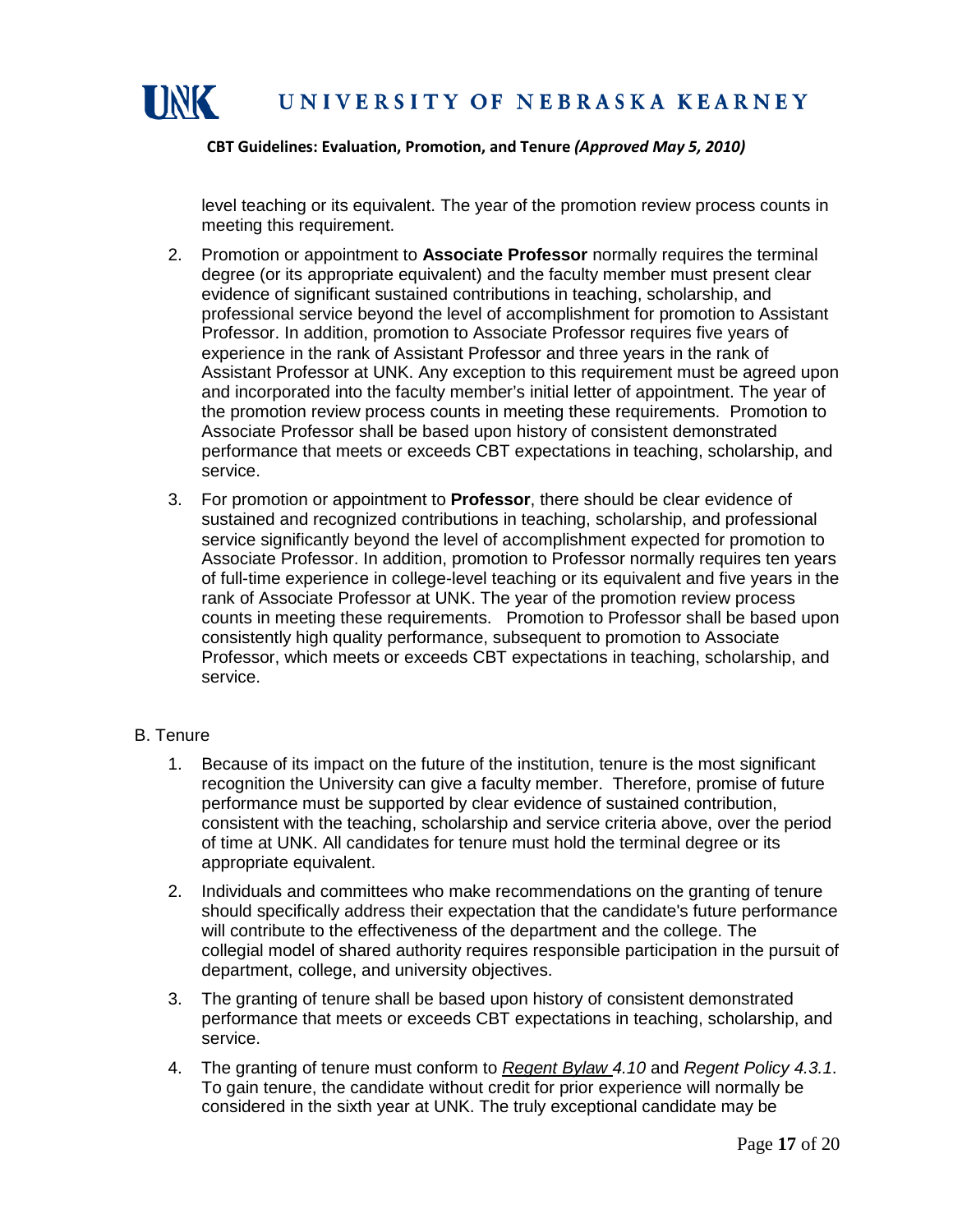

considered for and awarded tenure at an earlier time. The date that will be considered as the candidate's sixth year in the tenure process, as per *Regent Bylaw 4.10*, must be specified in the initial letter of appointment. In accordance with Executive Memorandum No. 18 of the President of the University of Nebraska, the period of service before consideration for tenure may be extended in some cases due to maternity, disability, or family and medical leave.

## <span id="page-19-0"></span>**VII. Promotion of Lecturers (Special Appointments - non-tenure track) to Senior Lecturer**

A. The process for the promotion recommendation is as follows:

- 1. The **Faculty Member** submits his or her portfolio to the Department Chair or equivalent supervisor by November 1. The portfolio should address elements detailed in Section IX, The Portfolio, as appropriate.
- 2. The **Department Chair** will implement the departmental procedures for review, which have been approved by the department, the college, the Senior Vice Chancellor for Academic and Student Affairs (SVCASA), and Chancellor.

In the absence of approved departmental procedures specifying a different committee configuration, the Chair will convene a committee composed of two colleagues (tenuretrack, tenured, or senior lecturer) named by the faculty member and three (same pool) named by the chair, all to be from the department, if possible. Both the faculty member and the chair may name committee members outside the department if there are not five who are available to serve within the department.

 The committee will make recommendations in writing, generally addressing strengths and/or weaknesses of the application. The vote count should be a part of the letter. If a department's committee includes appropriately ranked faculty from outside the department or the institution, the committee composition should be addressed in the committee's letter. In the case of joint appointments, the committee composition should be addressed in the committee's letter, and provisions for such committee appointments must be included in written departmental procedures and guidelines, or in written agreements with jointly-appointed faculty. The committee's letter becomes part of the portfolio.

On receipt of the portfolio, the Chair will write a separate letter that also becomes part of the portfolio. Letters from the committee and Chair must be copied to the faculty member by December 20. The faculty member may attach a response, may ask for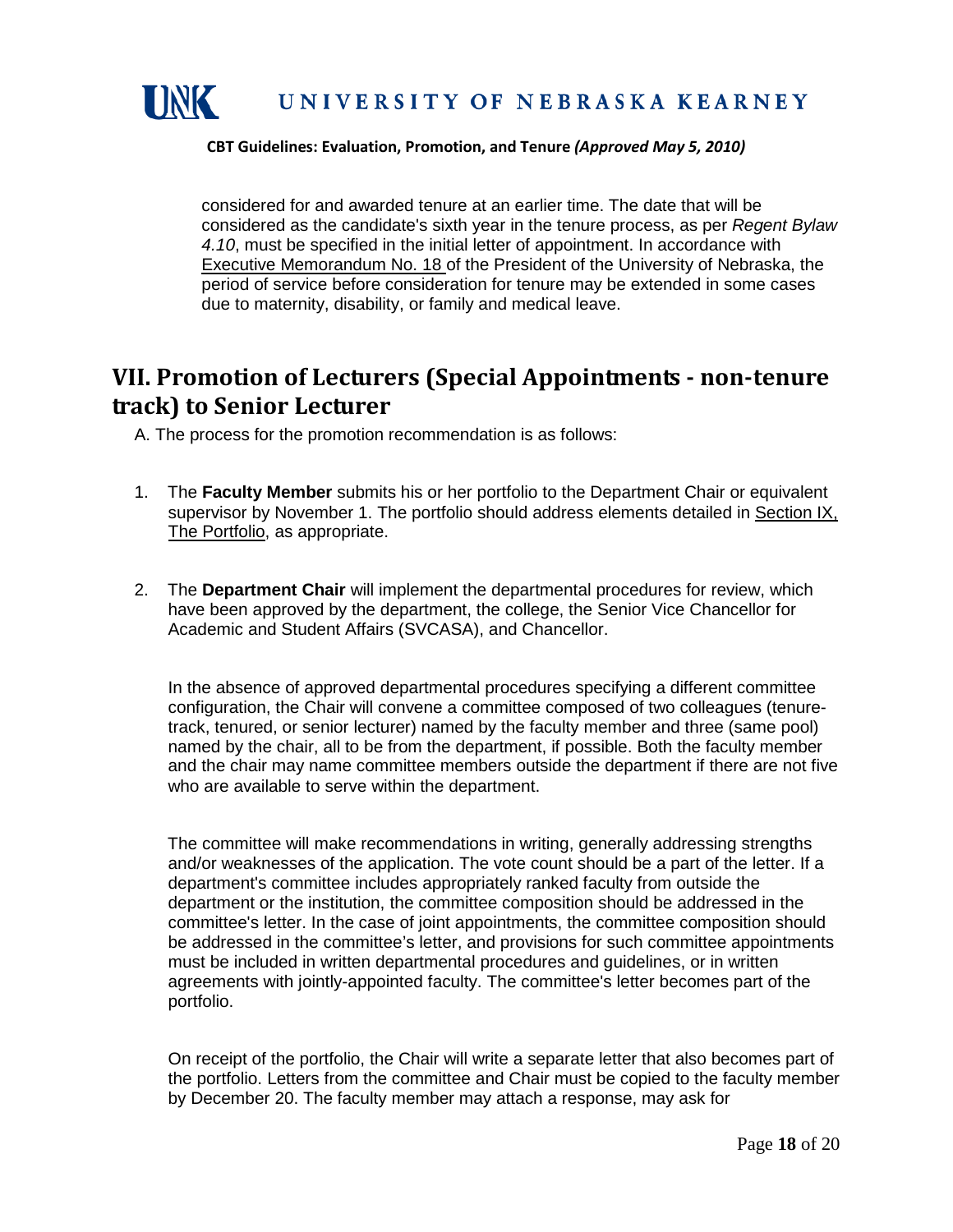

reconsideration of the original portfolio in light of that response, or may withdraw from consideration before the application is put forward to the Dean by January 15. For Library faculty, there will be only one committee, which will follow the processes of the departmental committee.

3. In the undergraduate colleges, the **Dean** requests the appropriate college faculty committee to review the materials and make a recommendation. The college committee will make recommendations in writing, generally addressing strengths and/or weaknesses of the application. The vote count must be a part of the committee's letter. The committee's letter becomes part of the portfolio.

 On receipt of the portfolio, the Dean will write a separate letter that also becomes part of the portfolio. Letters from the Dean and the committee must be copied to the faculty member by February 15. The faculty member may attach a response, may ask for reconsideration of the original portfolio in light of that response, or may withdraw from consideration before the application is put forward to the SVCASA and Chancellor by February 22. For Library faculty, the Dean follows the deadlines for the colleges.

- 4. Faculty members who sit on both departmental and college committees may participate in discussion and may vote on either committee, but not both. For example, faculty who voted on a candidate at the department level must excuse themselves from deliberations on that candidate at the college level. Faculty members who are Department Chairs and members of the college committee must write the Chair's letter and excuse themselves from discussion and vote on that faculty member candidate at the college level.
- B. Criteria for appointment or promotion to Senior Lecturer
- 1. Consistent with the UNK mission, performance in teaching is paramount. Normally, promotion to Senior Lecturer recognizes a sustained record of excellent performance to the University in the capacity of Lecturer. Faculty initially appointed as Senior Lecturer must bring to the University a record of accomplishment which meets or exceeds the promotion criteria.
- 2. Senior Lecturers have at least five years of teaching or other relevant academic or professional experience.
- 3. Senior Lecturers demonstrate excellence in teaching and other closely related academic and professional activities as assigned by their department.
- 4. As an alternative to the above criteria, the title of Senior Lecturer may also recognize advanced academic preparation, including the doctorate or other terminal degree. Teaching excellence is paramount in all cases.